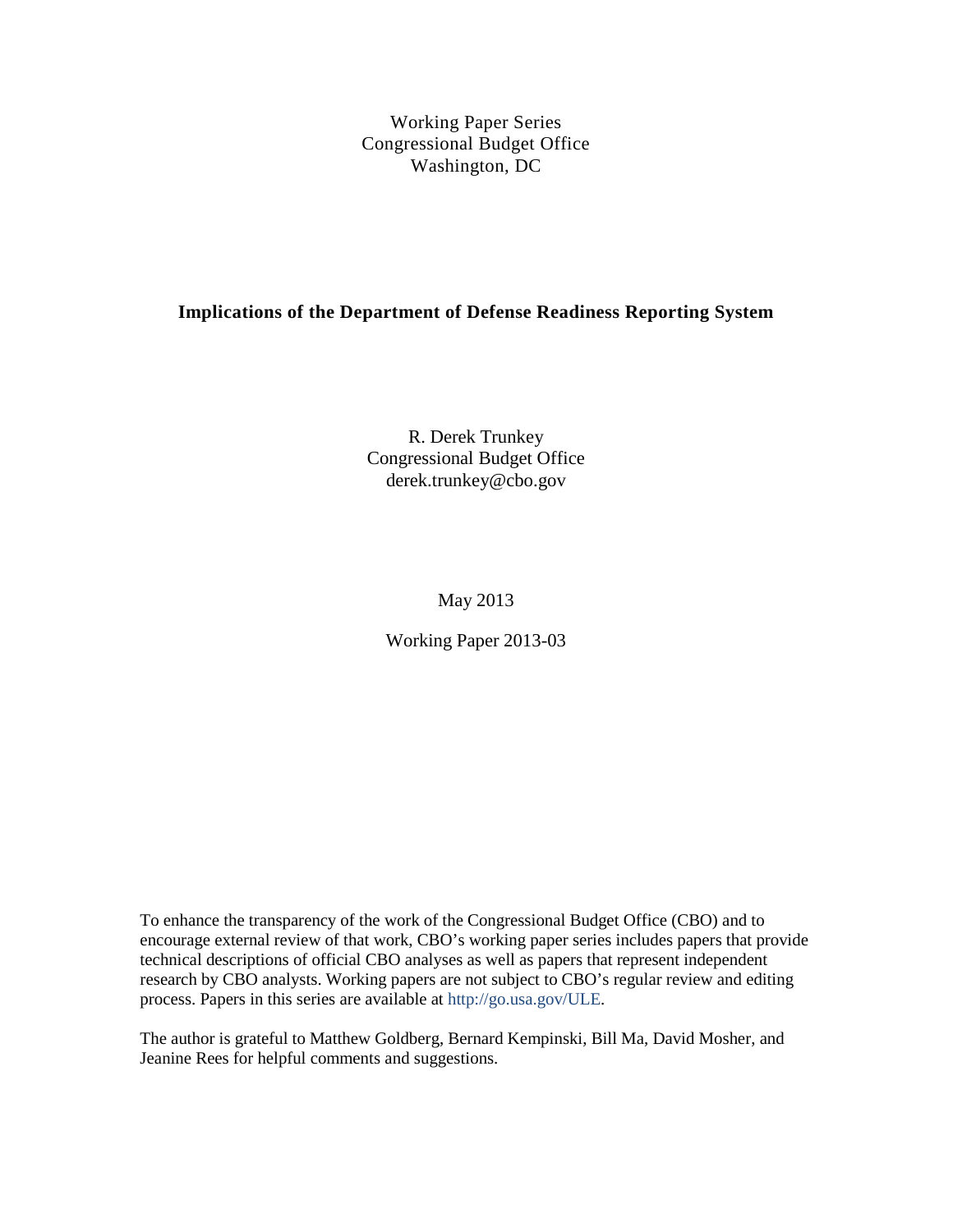#### **Abstract**

The Department of Defense (DoD) is developing the DoD Readiness Reporting System (DRRS) to improve on readiness reporting relative to what occurs under the older Status of Resources and Training System (SORTS). The additions and improvements to SORTS are substantial, including the ways in which commanders assess units' readiness for individual missions, automation of resource and training calculations, and the enhanced ability of associated units to report their combined or separate readiness. DoD's current plans call for DRRS to be fully implemented by 2014. At present, very little of the improved readiness information contained in DRRS is carried over to the Quarterly Readiness Report to Congress—a report that Congressional oversight committees rely on to assess the readiness of U.S. armed forces. CBO examined potential changes to the Quarterly Readiness Report, including displaying SORTS scores and mission assessments by unit type and deployment status, linking levels of readiness to the amount of available resources, creating readiness summaries for aircraft carrier strike groups, and improving the ways in which unit and personnel rotation are displayed.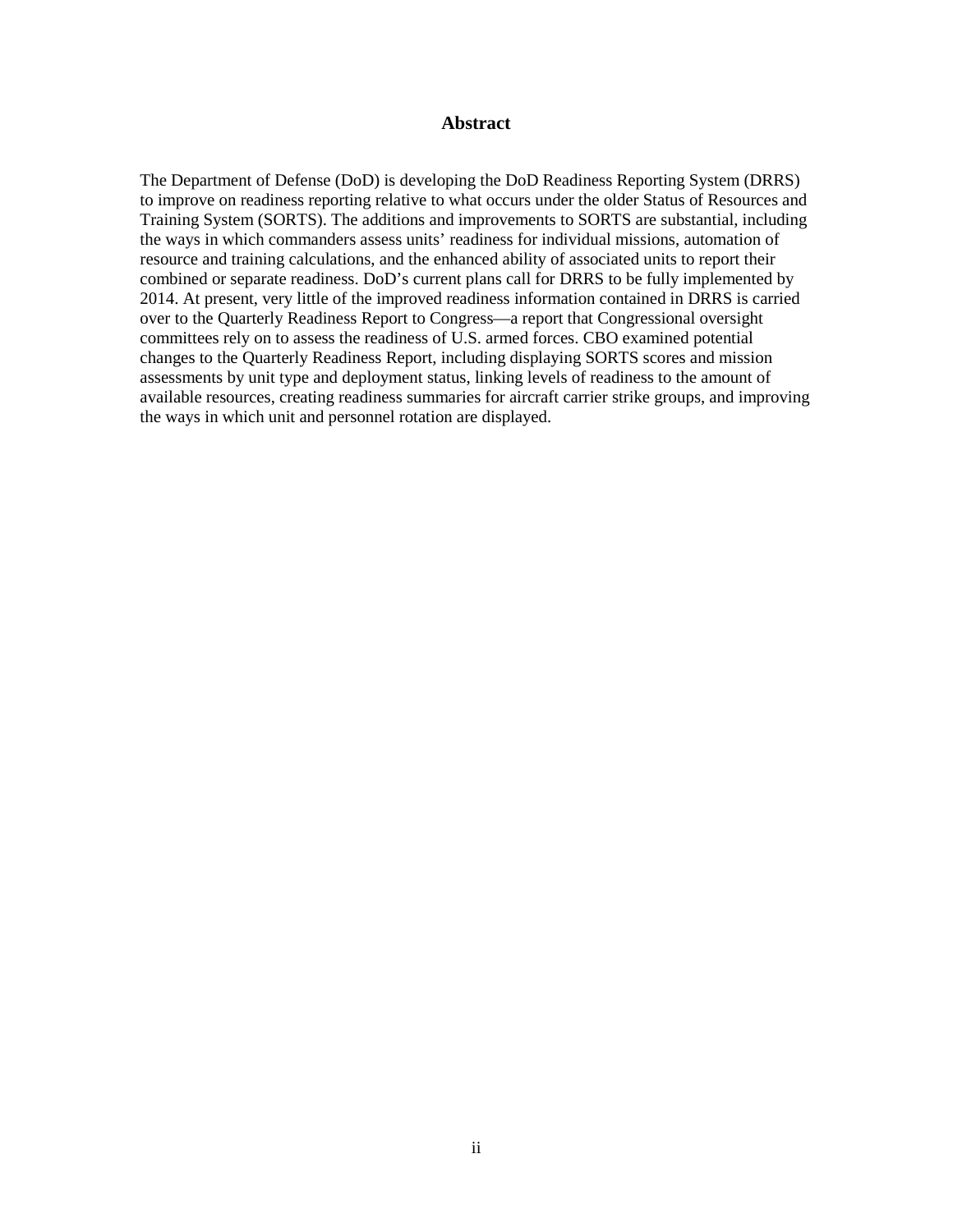## **Contents**

| Example 2: Mission Assessments by Type of Unit and Deployment Status  14        |
|---------------------------------------------------------------------------------|
|                                                                                 |
|                                                                                 |
|                                                                                 |
|                                                                                 |
| Example 7: Comparing the Supply and Demand of Forces Called for in War Plans 19 |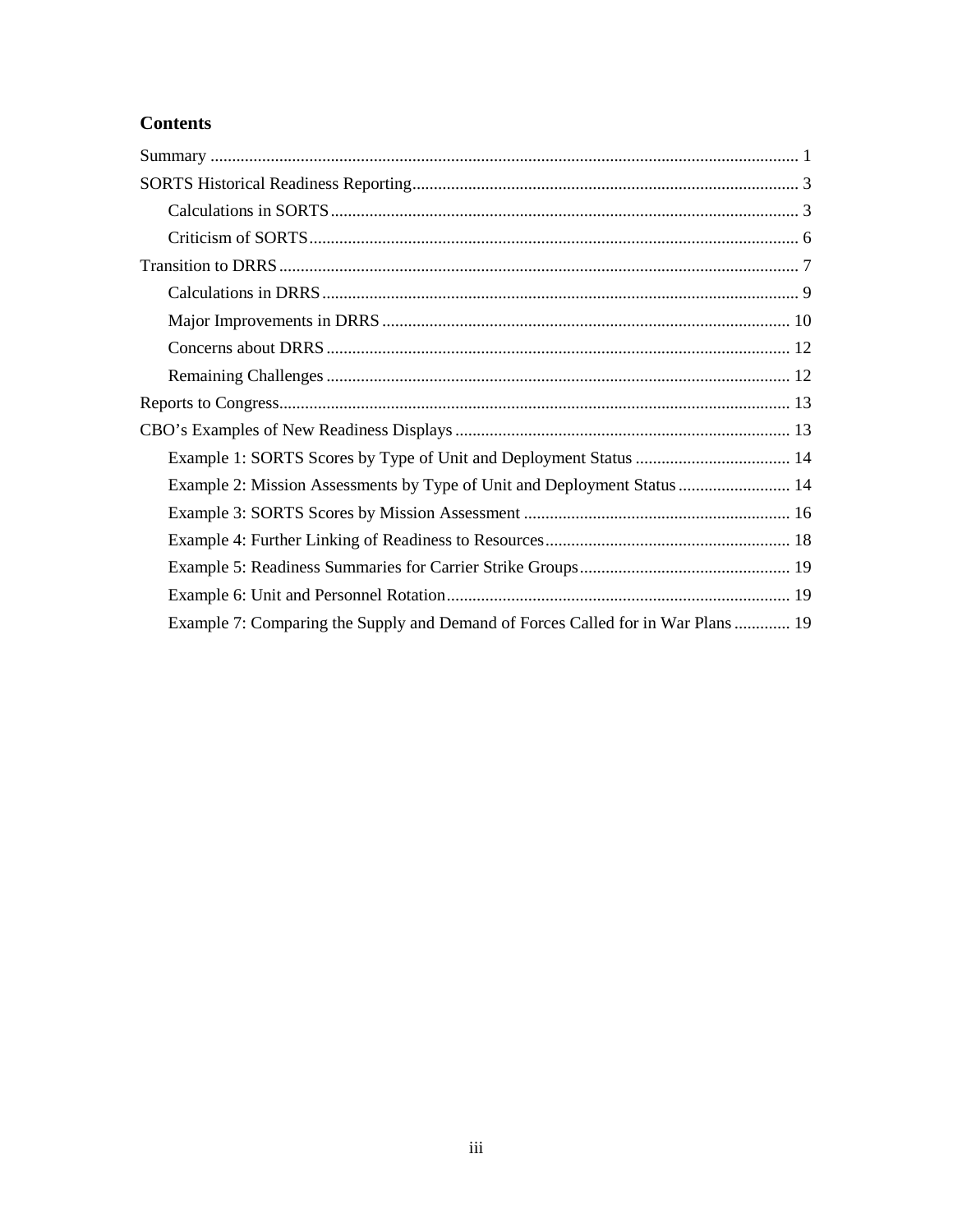# <span id="page-3-0"></span>**Summary**

 $\overline{a}$ 

Each year, the Department of Defense (DoD) spends about \$350 billion to further the readiness of its forces for current and future military operations. This includes attracting, retaining, educating, and training top quality military personnel; keeping equipment well maintained; and providing the food, fuel and other material needed to support operations. DoD broadly defines readiness as the ability of U.S. military forces to fight and meet the demands of the National Military Strategy, which describes the armed forces' role in achieving national security objectives. DoD assesses readiness on at least two levels: individual units such as Army and Marine Corps battalions, Navy ships, and Air Force squadrons; and joint forces composed of units from more than one service branch.

Measuring readiness is important but difficult, and measuring DoD's readiness for its broad set of missions has been a long-standing challenge. In principle, assessments of readiness assist DoD and the Congress in determining whether U.S. military forces are ready for the missions they may be called on to perform and whether budgets are adequate and are being spent on activities that are the most effective and efficient at generating readiness. In this paper, the Congressional Budget Office (CBO) examines DoD's most recent approach to measuring readiness and its potential to provide better information about readiness to the Congress.

Since 1986, DoD has reported on the readiness of its units primarily through the Status of Resources and Training System (SORTS). That system measures the readiness of individual military units to perform the missions for which they were designed by comparing the current amounts of resources and training for each unit with the amounts the military services have determined that a fully-resourced unit would need. However, SORTS was widely criticized for not accurately or comprehensively measuring unit readiness. In response to a Congressional directive in 1999, DoD began implementing a new system called the Department of Defense Readiness Reporting System (DRRS) that was intended to eventually replace SORTS.<sup>[1](#page-3-1)</sup>

DRRS preserves a number of SORTS metrics for measuring readiness at the unit level. DRRS also attempts to measure readiness at a broader, more strategic level, synthesizing unit and joint force readiness to describe the ability of the armed forces as a whole (including the service branches, the combatant commands, and combat support agencies) to fight and meet the demands of the National Military Strategy. (A combatant command is a high level military unit composed of forces from two or more services and has a broad and continuing mission, such as defense of the Pacific region.) [Figure 1](#page-4-0) is an example of such a strategic view. The map gives an overview of the location of combatant commands, which are marked with circles that are color coded to show the commands' levels of readiness. Additional information about past and projected levels of readiness can be displayed by clicking on the circles marking the commands.

Although DoD initially envisioned DRRS as a replacement for SORTS, DoD now intends for DRRS to improve on, add to, and automate readiness reporting while continuing to incorporate

<span id="page-3-1"></span><sup>1</sup> Strom Thurmond National Defense Authorization Act for Fiscal Year 1999, Public Law 105-261, § 373 (1998). CBO uses the term SORTS in the same way that the Government Accountability Office (GAO) has used that term to refer to the legacy SORTS system: GSORTS and ESORTS. See Government Accountability Office, *Military Readiness: DoD Needs to Strengthen Management and Oversight of the Defense Readiness Reporting System*, GAO-09-518 (September 2009). Though the initial plan was to replace SORTS with DRRS, DoD now intends to incorporate much of SORTS into DRRS.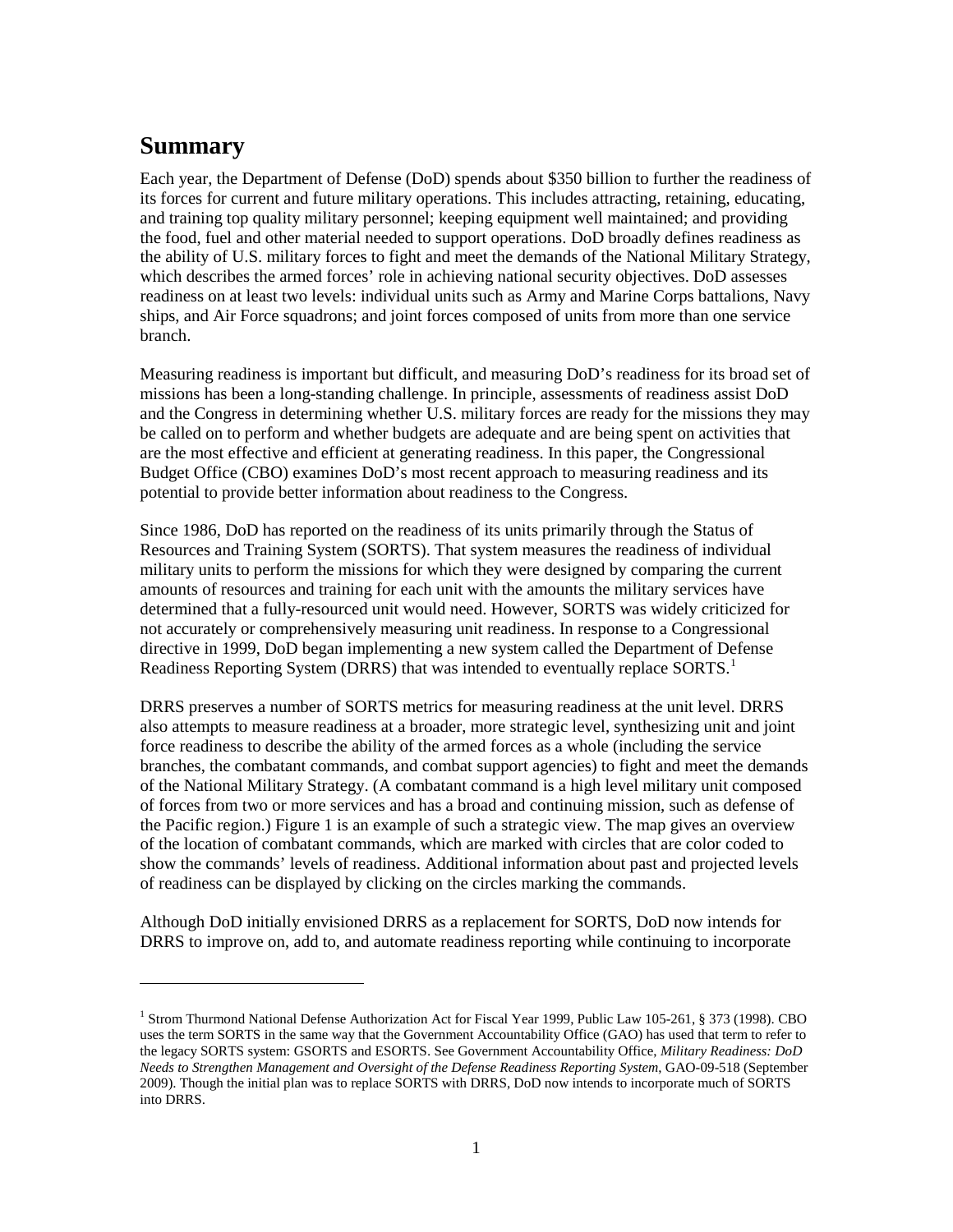### <span id="page-4-0"></span>**Figure 1. A Strategic View of Readiness: DRRS Dashboard Main Window**



Source: *DRRS Primer for Senior Leaders* (Office of the Under Secretary of Defense for Personnel and Readiness, August 2011), p. 21, [http://certification.drrs.org/files/0000/0017/DRRS\\_Primer](http://certification.drrs.org/files/0000/0017/DRRS_Primer_For_Leaders_Aug_2011.pdf) [\\_For\\_Leaders\\_Aug\\_2011.pdf.](http://certification.drrs.org/files/0000/0017/DRRS_Primer_For_Leaders_Aug_2011.pdf)

Notes: The data shown are illustrative. The actual status of units is classified information.

DRRS = Defense Readiness Reporting System.

most of the SORTS metrics. The additions and improvements to SORTS are numerous, including the ways in which commanders assess the readiness of individual missions (yes, no, or maybe), automation of the SORTS resource and training calculations, and allowing associated units to accurately report their combined or separate readiness. DoD's current plans call for DRRS to be fully implemented by 2014.

In CBO's assessment, DRRS has many advantages over the traditional SORTS system:

- DRRS is anticipated to be more accurate at measuring the resources of military units;
- DRRS measures the readiness of more types of units;
- DRRS tracks what units and individuals can do as well as their resources;
- DRRS allows commanders to specify which mission they are reporting on and to report on multiple missions;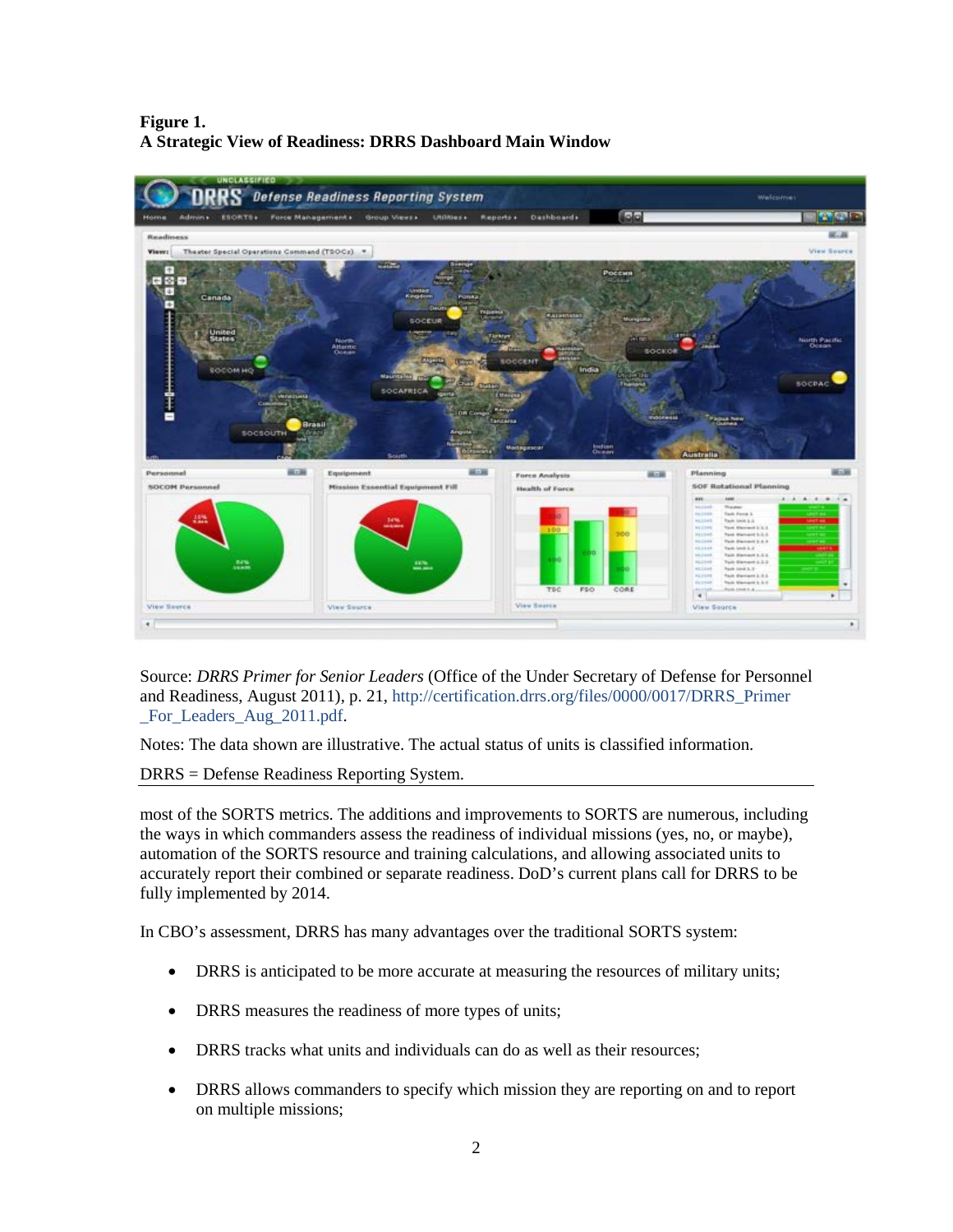- A commander's assessment in DRRS incorporates a judgment about not only the specific resources and training a unit has but also other factors, such as morale or confidence, that are not quantitatively captured in the resources and training metrics;
- DRRS is updated much more frequently;
- The DRRS online system can generate many different types of reports; and
- DRRS can be used as a force management tool, matching the supply of ready forces with the demands for those forces to carry out plans and conduct missions.

Despite the many improvements in readiness measurement already underway, DRRS is still not completely implemented and DRRS reports do not yet make full use of all the information in the system. Moreover, very little of the improved readiness information in DRRS is currently contained in the Quarterly Readiness Report to Congress—a report that Congressional oversight committees rely on to assess the readiness of U.S. armed forces. CBO examined potential changes to that quarterly report, including:

- Displaying SORTS scores by unit type and deployment status,
- Displaying mission assessments by unit type and deployment status,
- Tabulating SORTS scores by mission assessment,
- Linking levels of readiness to resource metrics,
- Creating readiness summaries for aircraft carrier strike groups,
- Tabulating unit and personnel rotation, and
- Comparing the supply of ready forces to the demand of specific war plans.

# <span id="page-5-0"></span>**SORTS Historical Readiness Reporting**

The purpose of SORTS is to measure the readiness of individual military units to perform the set of missions for which they were designed. SORTS does that by comparing the current levels of resources and training for each unit to the targeted amounts—the amounts the military services have determined that a fully-resourced unit would need, what DoD calls the units' requirement. SORTS also contains a field for reporting a unit's ability to perform its currently assigned mission (as opposed to the design mission), but that field is a single number and its use has been inconsistent. Finally, SORTS can be used to summarize the types of units that are available to perform various tasks, although the details about which units can perform which tasks must come from other sources.

### <span id="page-5-1"></span>**Calculations in SORTS**

All military units with a wartime mission—such as Army battalions, Marine Corps regiments, Navy ships, and Air Force squadrons—are required to report their SORTS data. The relationships among some units are hierarchical; for example, an Army brigade generally consists of several battalions and supporting units. Many of the subordinate units also report SORTS scores. Those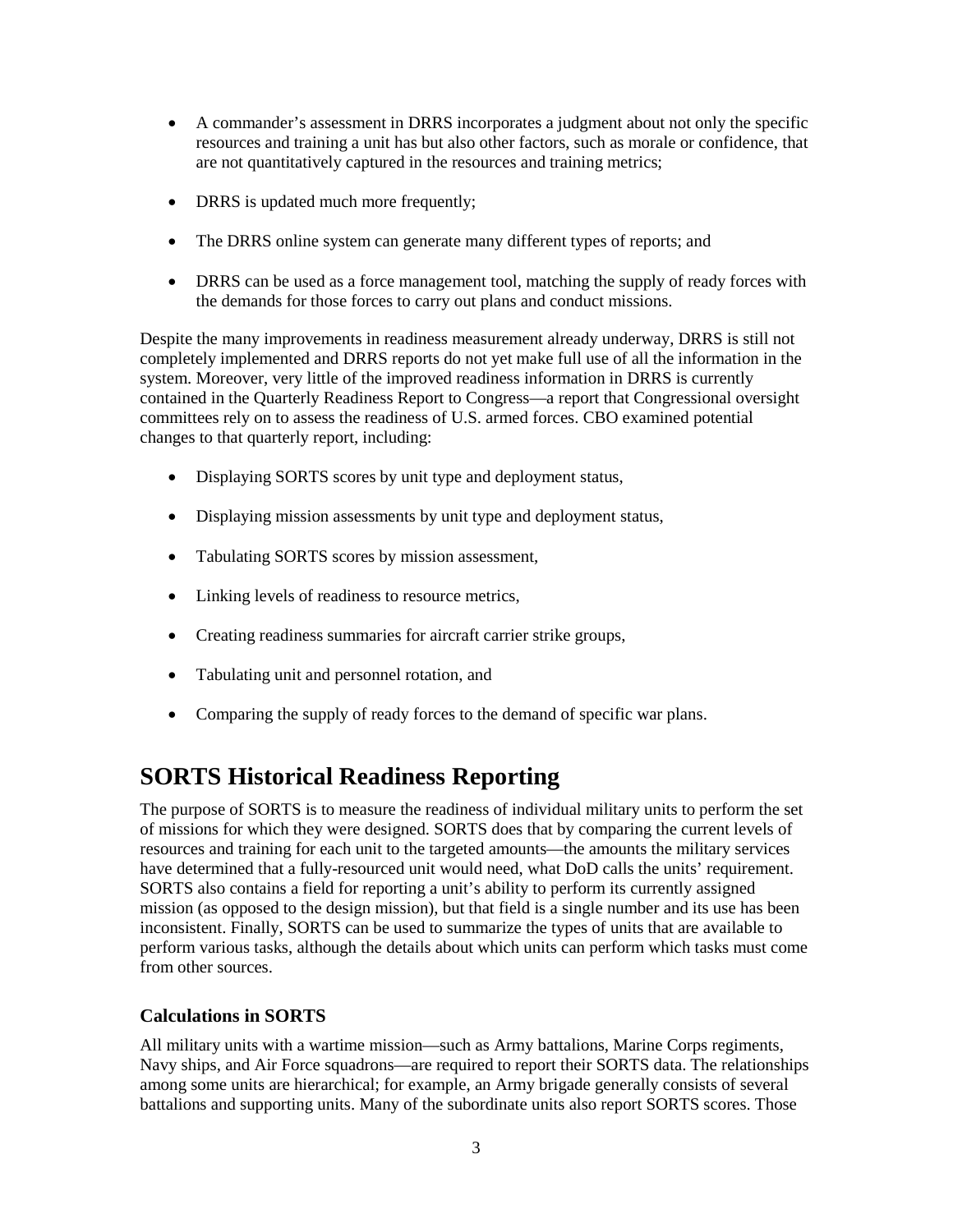scores may not match each other or aggregate in a consistent way because the reports are created separately and the methods for aggregating units with different readiness levels are not uniform across the services.

For each unit and period of time, SORTS provides one overall C score that is an aggregation of the scores in four resource areas: personnel, supply, equipment, and training. Within each resource area, a ratio or set of ratios of actual resources to targeted resources is translated into a single four-point score ranging from 1 (most ready) to 4 (least ready).<sup>[2](#page-6-1)</sup> The scale indicates rank order. For example, a score of 1 is better than a score of 2, but it is not necessarily twice as good. Each service has specific guidance on how to tabulate current resources and the criteria for assigning a score based on the ratio of current resources to the targeted amount. In a typical procedure, after the commander calculates the score for each of the four resource areas, the overall score is provisionally calculated as the largest number (reflecting the worst readiness) among the four resource areas. If the unit commander believes that the score does not accurately reflect the unit's current readiness, he or she may then adjust the overall score.<sup>[3](#page-6-2)</sup> Finally, the unit sends a text-based message that contains the SORTS scores to the appropriate headquarters unit (see [Figure 2\)](#page-6-0).

Historically, units have manually calculated the ratios and scores at least once per month or more often as circumstances dictate. There is no procedure for maintaining the data used to compute the SORTS scores, and thus the information is lost. The main data elements of SORTS reports are the overall scores and the scores in each of the resource areas. Other, more detailed readiness metrics are kept in separate systems such as equipment maintenance and spare parts databases. These databases are used are the local level or within specific communities, such as personnel, maintenance and supply, and are not generally available to other DoD offices.

**Personnel.** The SORTS score for personnel is the result of comparing the number of service members assigned to a unit by the number of positions approved for that unit. Ratios are calculated and translated into a personnel score ranging from 1 to 4. The four service branches have different rules for calculating and scoring the comparison. For example, a person who is assigned to fill a position but does not have the correct training for that position may or may not be counted in the numerator of the ratio.

**Supply.** The score for supply compares the amount of equipment, spare parts, and ordnance a unit has with the targeted amount. For some of the larger and more complex units (such as aircraft squadrons), the supply score is based on an inventory of thousands of individual items. The services have different algorithms for aggregating the volume of parts and equipment—including equipment that is designated as critical and weighted more heavily in the calculation—to obtain a single ratio and, consequently, a single score. The final score does not reflect whether missing equipment, spare parts, or ordnance was most important in determining the score.

<span id="page-6-0"></span>**Equipment.** The score for equipment reflects the *condition* of a unit's most important equipment (as distinct from the supply area which measures the *amount* of all equipment and supplies on

 $\overline{a}$ 

<span id="page-6-1"></span><sup>&</sup>lt;sup>2</sup> There is also a score of 5 for units undergoing reorganization or depot maintenance. For more information on SORTS, see Chairman of the Joint Chiefs of Staff (CJCS) Guide 3401D, *CJCS Guide to the Chairman's Readiness System* (November 2010)[, www.dtic.mil/cjcs\\_directives/cdata/unlimit/g3401.pdf.](http://www.dtic.mil/cjcs_directives/cdata/unlimit/g3401.pdf)

<span id="page-6-2"></span><sup>&</sup>lt;sup>3</sup> Various DoD and service representatives disagree about how often such adjustments occur and whether or not they are allowed under current policy. CBO's review of historical data indicate that the overall scores are often adjusted to a higher level of readiness than the worst of the resource area scores indicate.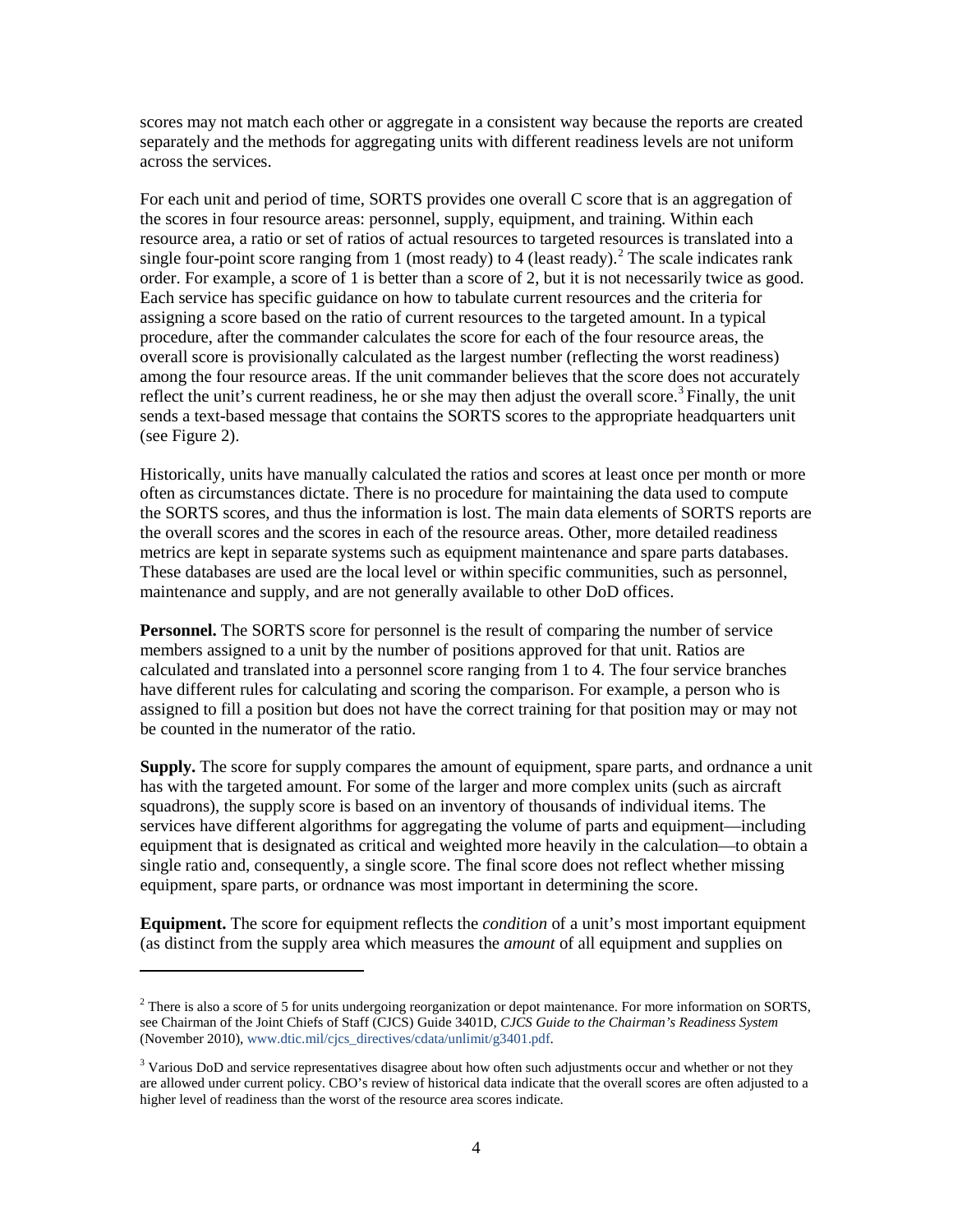| <b>Resource Area</b> | Commander's<br>Manual<br>Calculation                                    | Score | <b>Overall Score</b><br>(Worst Resource<br>Area Score) | Commander's<br>Subjective<br>Adjustment |                                       |
|----------------------|-------------------------------------------------------------------------|-------|--------------------------------------------------------|-----------------------------------------|---------------------------------------|
| Personnel            | The unit has<br>75 percent of the<br>required personnel                 | 2     |                                                        |                                         |                                       |
| Supply               | The unit has<br>85 percent of the<br>required equipment<br>and supplies | 2     |                                                        |                                         | The report is sent<br>to headquarters |
| Condition of         | 60 percent of the                                                       |       | C <sub>3</sub>                                         | C <sub>2</sub>                          | as a text-based<br>message            |
| Equipment            | unit's equipment<br>is working                                          | 3     | Resource Area<br>Scoring Scale                         |                                         |                                       |
|                      |                                                                         |       | $90\%$ to $100\% = 1$                                  |                                         |                                       |
|                      | The unit has                                                            |       | 70% to 89% = 2                                         |                                         |                                       |
| Training             | 90 percent of the<br>points in its                                      | 1     | 55% to 69% = 3                                         |                                         |                                       |
|                      | training matrix                                                         |       | 0% to $54\% = 4$                                       |                                         |                                       |

### **Figure 2. A Simplified Example of the SORTS Reporting Process**

Sources: Congressional Budget Office

Notes: The data shown are illustrative.

 $C_1$  = the unit can fully carry out its wartime mission;  $C_2$  = the unit can carry out most of its wartime mission;  $C3$  = the unit can carry out portions of its wartime mission;  $C4$  = the unit needs additional resources to perform its wartime mission.

The scoring scale percentages differ among the service branches.

SORTS = Status of Resources and Training System.

hand). The comparison is between the amount of equipment that is in working condition and the amount of equipment that the unit is supposed to possess; equipment that is not deemed to be in working condition does not contribute to the numerator of the ratio. The list of equipment in the equipment resource area is usually much shorter than the list included in the supply resource area. For example, an aircraft squadron might include equipment and supplies related to test and maintenance in the supply area but only the aircraft themselves in the equipment area.

**Training.** Each service branch and type of unit measures training differently. In the past, it was common practice for a unit commander to estimate the number of additional days of training the unit would need to complete its training syllabus; a larger number implied that the unit was less ready and so the training resource score, too, would be higher. Today, it is more common for a unit to have a training matrix—a list of training events and a level of completion or proficiency for each event. The SORTS training score for the unit is sometimes calculated from the average proficiency among all individuals in the unit and sometimes from the percentage of individuals who attain a certain level of proficiency. Changes to the training matrix can have large impacts on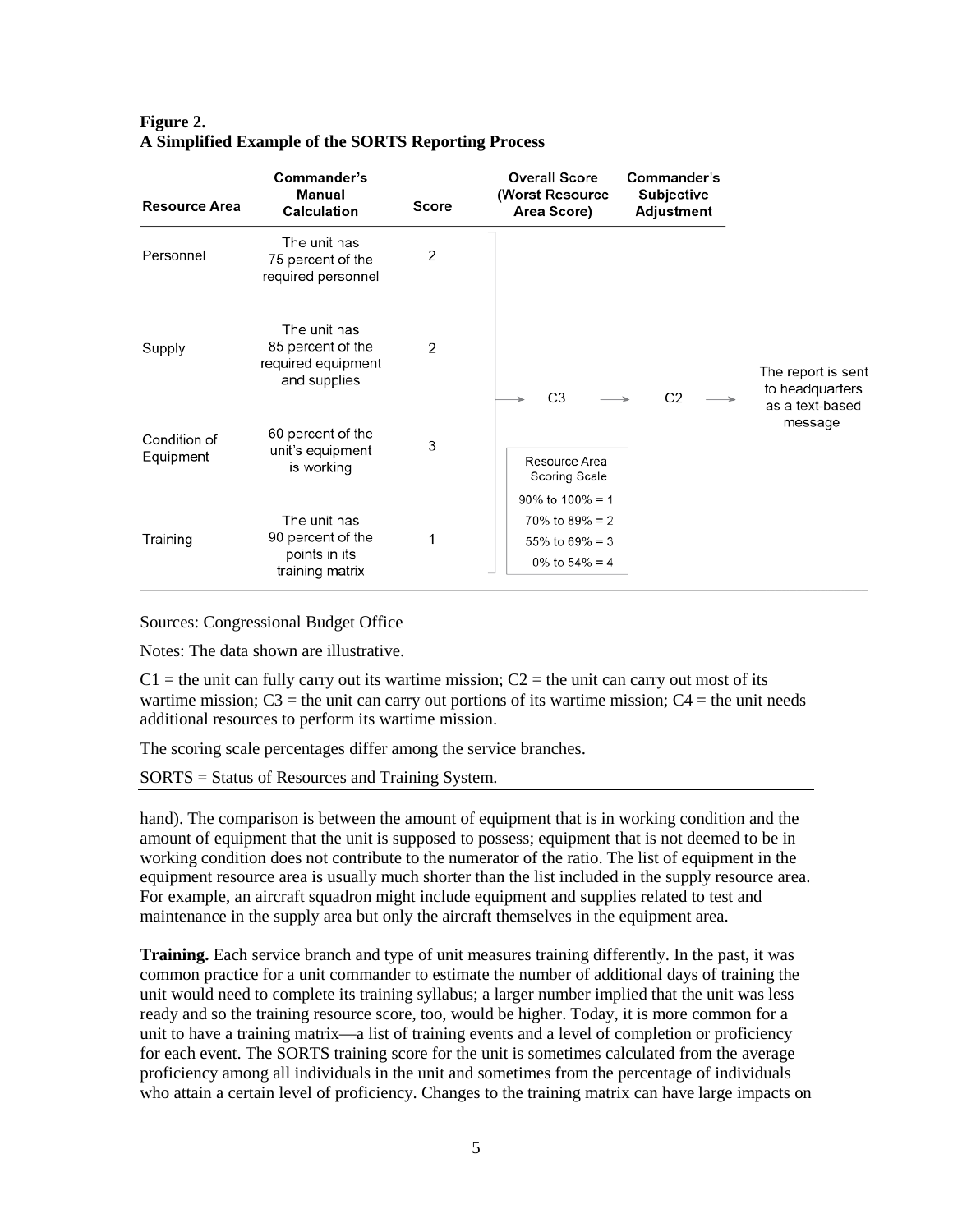the training score and thus the overall score.<sup>[4](#page-8-1)</sup> If another task is added to the training matrix or if the period for which training certification remains valid is shortened, the average proficiency of the unit or the percentage of personnel that are considered proficient will decrease unless additional training resources are provided.

### <span id="page-8-0"></span>**Criticism of SORTS**

 $\overline{a}$ 

While SORTS has been the most comprehensive and widely-used readiness reporting system in DoD for more than 2[5](#page-8-2) years, it has also been subject to much criticism:<sup>5</sup>

- SORTS scores include subjective inputs as well as objective measures;
- SORTS data are prone to errors;<sup>[6](#page-8-3)</sup>
- SORTS procedures are not standardized across the military services;
- SORTS scores may be misleading because they are based on broad measurements that can mask underlying problems in a critical area;
- There is no single SORTS database;<sup>[7](#page-8-4)</sup>
- The standards for assessment in SORTS are not consistent;<sup>[8](#page-8-5)</sup> and
- The overall SORTS score can be subjectively changed (usually to a better score) by the commander of the reporting unit.

<span id="page-8-1"></span><sup>&</sup>lt;sup>4</sup> See Laura Junor and others, *Trends in Interdeployment Training Readiness: A Study of the Bathtub (Alexandria, VA:* CNA Corporation, Research Memorandum D0002077.A2, October 2000).

<span id="page-8-2"></span><sup>5</sup> See Chairman, Joint Chiefs of Staff (CJCS) Guide 3401D, *CJCS Guide to the Chairman's Readiness System* (November 2010); Congressional Budget Office, *Trends in Selected Indicators of Military Readiness* (March 1, 1994) , www.cbo.gov/publication/15082; Congressional Budget Office, *Paying for Military Readiness and Upkeep: Trends in Operation and Maintenance Spending* (August 31, 1997) , www.cbo.gov/publication/10375; John Tillson and others, *Improving Readiness Reporting: Thoughts on Content and Design of the DRRS* (Alexandria, VA: Institute for Defense Analyses, December 2003)[, www.dtic.mil/futurejointwarfare/ideas\\_concepts/taxonomy\\_tasks.pdf;](http://www.dtic.mil/futurejointwarfare/ideas_concepts/taxonomy_tasks.pdf) Government Accountability Office, *Military Readiness: DoD Needs to Develop a More Comprehensive Measurement System*, GAO/NSIAD-95-29 (October 1994), www.gao.gov/products/NSIAD-95-29; Government Accountability Office, *Military Readiness: Reports to Congress Provide Few Details on Deficiencies and Solutions*, GAO/NSIAD-98-68 (March 1998) , www.gao.gov/products/NSIAD-98-68; and John T. Dewey, *Defense Readiness Reporting System: A Better Way to Measure Readiness?* (U.S. Army War College, 2007), [www.dtic.mil/](http://www.dtic.mil/cgi-bin/GetTRDoc?AD=ADA469396) [cgi-bin/GetTRDoc?AD=ADA469396.](http://www.dtic.mil/cgi-bin/GetTRDoc?AD=ADA469396)

<span id="page-8-3"></span><sup>6</sup> Unit names are entered by hand and are not always consistent from one report to another; nondeployed units often file no report in a given month, which analysts can interpret, sometimes incorrectly, to mean that the level of readiness is the same as that of the previously reported month; and the system used for transmitting SORTS status updates has arcane formatting and is limited to text input and display.

<span id="page-8-4"></span><sup>7</sup> The Office of the Secretary of Defense (OSD) does maintain a historical SORTS database for all four military services but updates it only occasionally. OSD indicated that DoD might have other combined SORTS databases, but those are not generally used for readiness analysis and were not made available for CBO to examine.

<span id="page-8-5"></span><sup>8</sup> SORTS generally measures the ability of a unit to complete the wartime mission for which it was designed, but sometimes users interpret this metric as a measure of a unit's ability to complete its assigned or potential mission.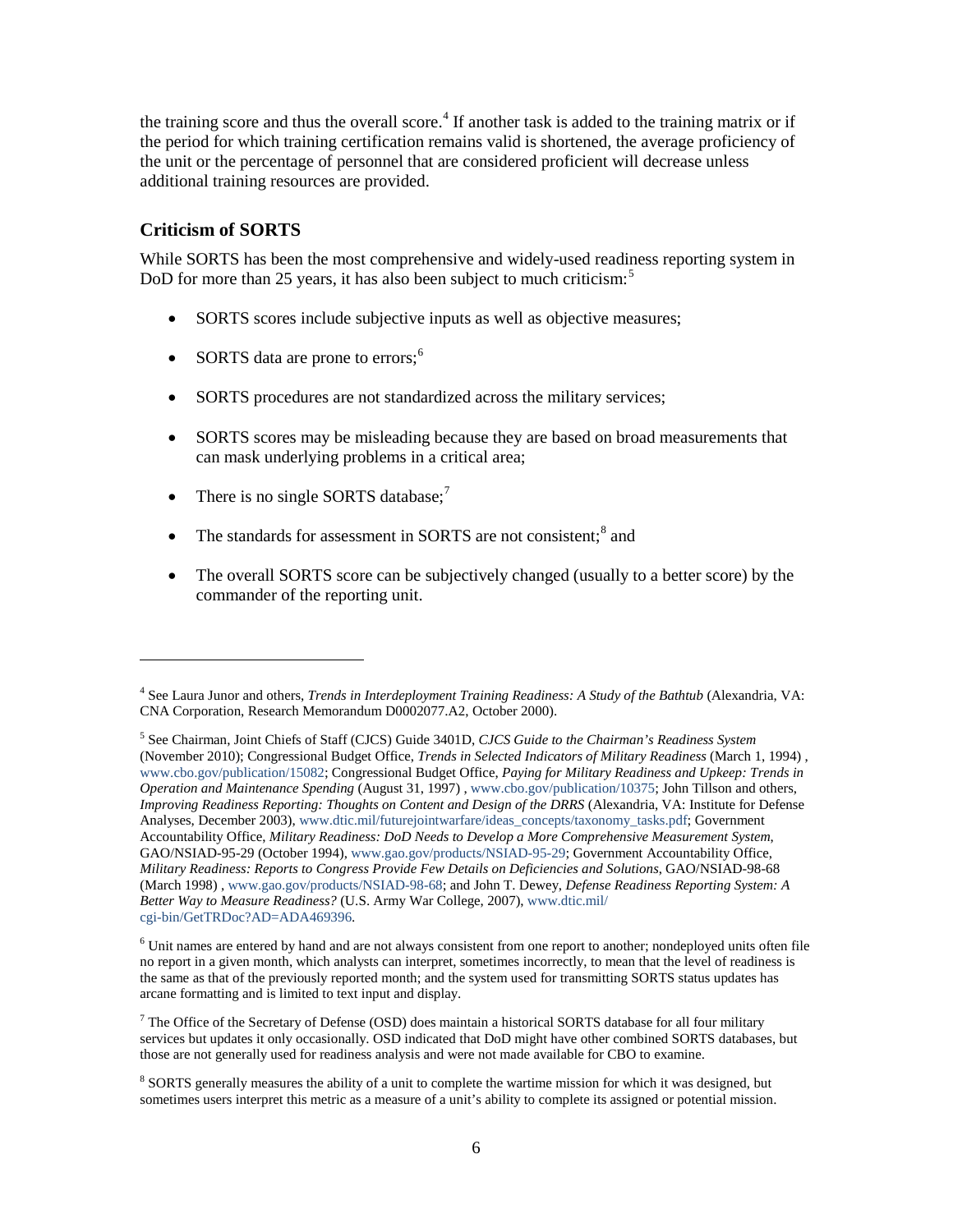DoD developed DRRS in an attempt to address those long-standing criticisms. Several planned and ongoing improvements to readiness reporting and SORTS have been incorporated into DRRS.

# <span id="page-9-0"></span>**Transition to DRRS**

 $\overline{a}$ 

DRRS is now widely accepted in DoD as an improvement on SORTS, although the transition from SORTS to DRRS was longer and more difficult that initially envisioned.<sup>[9](#page-9-2)</sup> DoD has been experimenting with and implementing DRRS for more than 10 years and is still working toward full implementation. During interviews that CBO conducted, representatives of the services and other DRRS users within DoD noted several problems or concerns that arose during the initial stages of DRRS implementation, and those issues have been documented by the Government Accountability Office.<sup>[10](#page-9-3)</sup> Service representatives also reported that many of those problems—such as delays, poor guidance, and problems with contract management—have since been corrected.

DoD originally envisioned DRRS as an outright replacement for SORTS, and the SORTS resource scores were slated to be cancelled. During the evolution of DRRS, DoD changed its plan so that DRRS would continue to incorporate a number of unit-level measures, many of which are based on SORTS resource metrics. Also, while each service began with a separate DRRS system, DoD planned to merge those systems into a single system at the department level. Under the current plan, the services will retain their separate DRRS systems, which will feed into the DoDwide system called DRRS Strategic (DRRS-S). DoD made that change to accommodate the services' desire to identify and correct reporting errors and problems of interpretation within their own systems before transmitting their data to the central system.

DRRS's most significant addition to SORTS is a commander's assessment of a unit's ability to perform tasks and missions that the unit may be called on to execute. A commander rates a unit against its actual assigned mission, anticipated mission, and core mission (the complete set of missions for which the unit was designed). Each assessment has lists of tasks and includes links to additional information and points of contact so that the basis for each assessment is clear and verifiable. For each mission and underlying set of tasks in DRRS, the commander assigns a rating of yes—the unit can complete the mission under anticipated conditions; no—the unit cannot complete the mission; and qualified yes—the unit may or may not be able to complete the full mission or could do so only under certain circumstances. DRRS translates those assessments into color codes of green, red, and yellow, respectively, records them, and records the date on which they were made. The data are all stored in DRRS, and commanders do not need to submit separate reports after updating any information. For a simplified example of this process, see [Table 1.](#page-9-1)

<span id="page-9-1"></span>DRRS incorporates several other improvements over SORTS. DRRS reports readiness for many unit types that were often not reported accurately—or at all—in SORTS. For example, based on CBO's inspection, SORTS data for reserve components and some higher-level units such as divisions (aggregations of regiments and battalions) and wings (aggregations of aircraft

<span id="page-9-2"></span><sup>9</sup> For more information on how DRRS improves on SORTS, see Laura Junor, "The Defense Readiness Reporting System, A New Tool for Force Management," *Joint Forces Quarterly* 39 (October 2005), pp. 30–33.

<span id="page-9-3"></span><sup>&</sup>lt;sup>10</sup> CBO interviewed representatives from each service, OSD, the Combatant Command staff, and contractors who work on DRRS issues. Government Accountability Office, *Military Readiness: DoD Needs to Strengthen Management and Oversight of the Defense Readiness Reporting System*, GAO-09-518 (September 2009).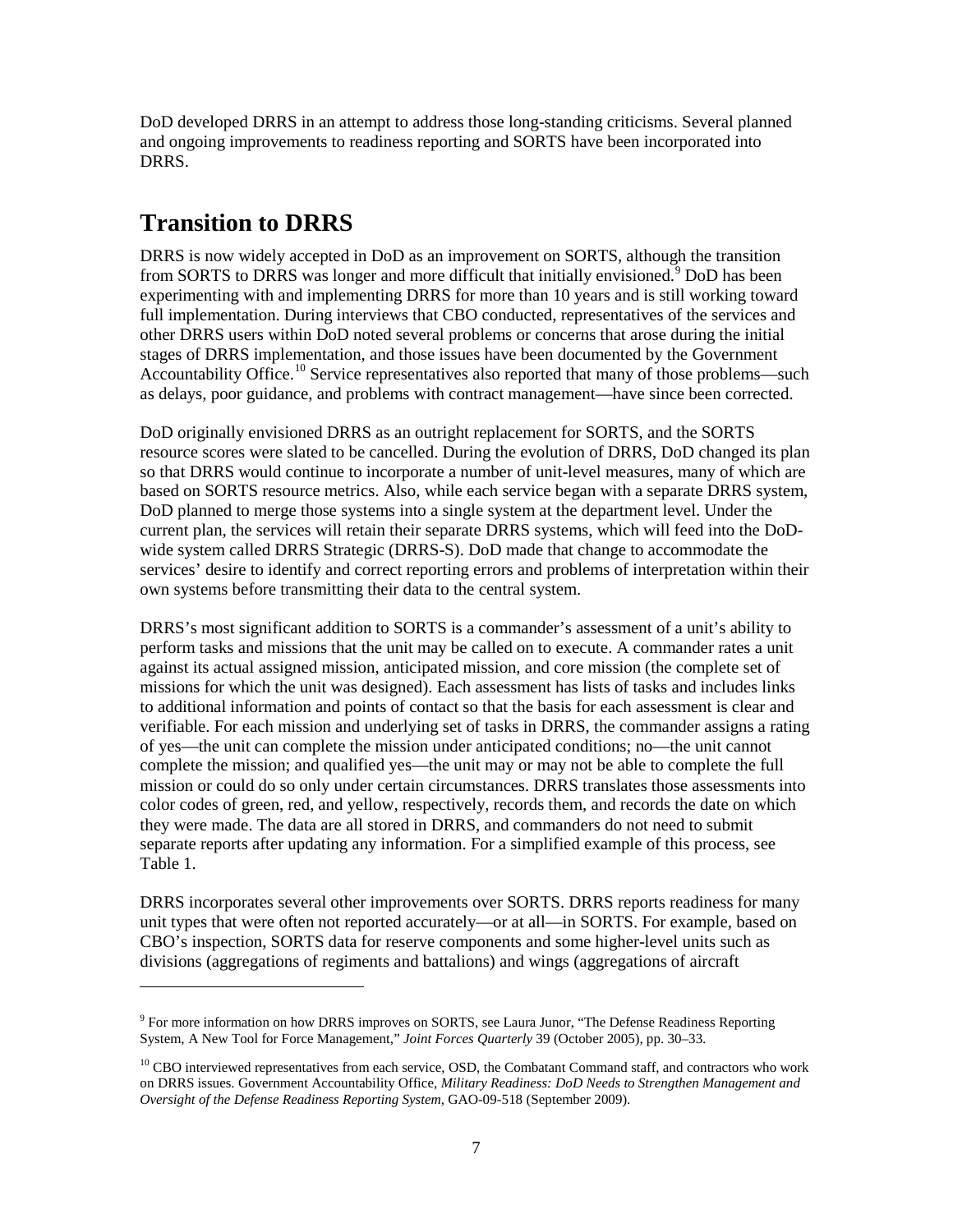### **Table 1. A Simplified Example of a Commander's Assessments in DRRS**

| <b>Automatically-Calculated Resource Area Scores</b> |  |
|------------------------------------------------------|--|
|------------------------------------------------------|--|

| Personnel  | <b>Equipment</b><br>Supply |            | Training   |  |
|------------|----------------------------|------------|------------|--|
| 75 percent | 85 percent                 | 60 percent | 90 percent |  |

#### **The Unit Commander Enters Task and Mission Assessments Into DRRS**

|                    | Commander's<br><b>Assessment</b> |            |  |
|--------------------|----------------------------------|------------|--|
| Core Mission       |                                  |            |  |
| Task 1: Deploy     | <b>Yes</b>                       | 07/10/2012 |  |
| Task 2: Sustain    | <b>No</b>                        | 06/06/2012 |  |
| Task 3: Manage C4I | <b>No</b>                        | 06/06/2012 |  |
| Overall            | <b>No</b>                        | 07/10/2012 |  |
| Assigned Mission   |                                  |            |  |
| Task 1             | <b>Yes</b>                       | 07/15/2012 |  |
| Task 2             | <b>Yes</b>                       | 07/15/2012 |  |
| Task 3             | <b>Qualified Yes</b>             | 07/20/2012 |  |
| <b>Overall</b>     | <b>Yes</b>                       | 07/20/2012 |  |

Sources: Congressional Budget Office; Office of the Secretary of Defense, *The Defense Readiness Reporting System: Handbook for Conducting Mission Assessments in DRRS*, Version 5.0, (Washington, D.C.: 2005), p.10.

Notes: The data shown are illustrative.

 $Yes =$  the unit can carry out its mission; qualified yes  $=$  the unit can carry out its mission with some risk under most conditions; no = the unit cannot carry out its mission to proscribed standards.

Colored shading corresponds to readiness assessments; green  $=$  yes, yellow  $=$  qualified yes,  $red = no$ .

DRRS = Defense Readiness Reporting System; C4I = command, control, communications, computers, and intelligence.

<span id="page-10-0"></span>squadrons) often contained errors. Reporting for those types of units is more reliable in DRRS. Also, DRRS includes many headquarters-level units, detachments, combatant commanders, National Guard units (both their wartime and disaster response missions), and installations that SORTS excluded or only partially captured. DRRS's addition of those units gives an important overall view of readiness that SORTS did not provide. Also, the underlying data and other information about the reports is available to DRRS users. [Figure 3](#page-10-0) is an example of a unit's readiness in DRRS. The columns show different missions and the rows show assessments of the missions and the underlying tasks. Figure 1 is another, broader, view of similar data.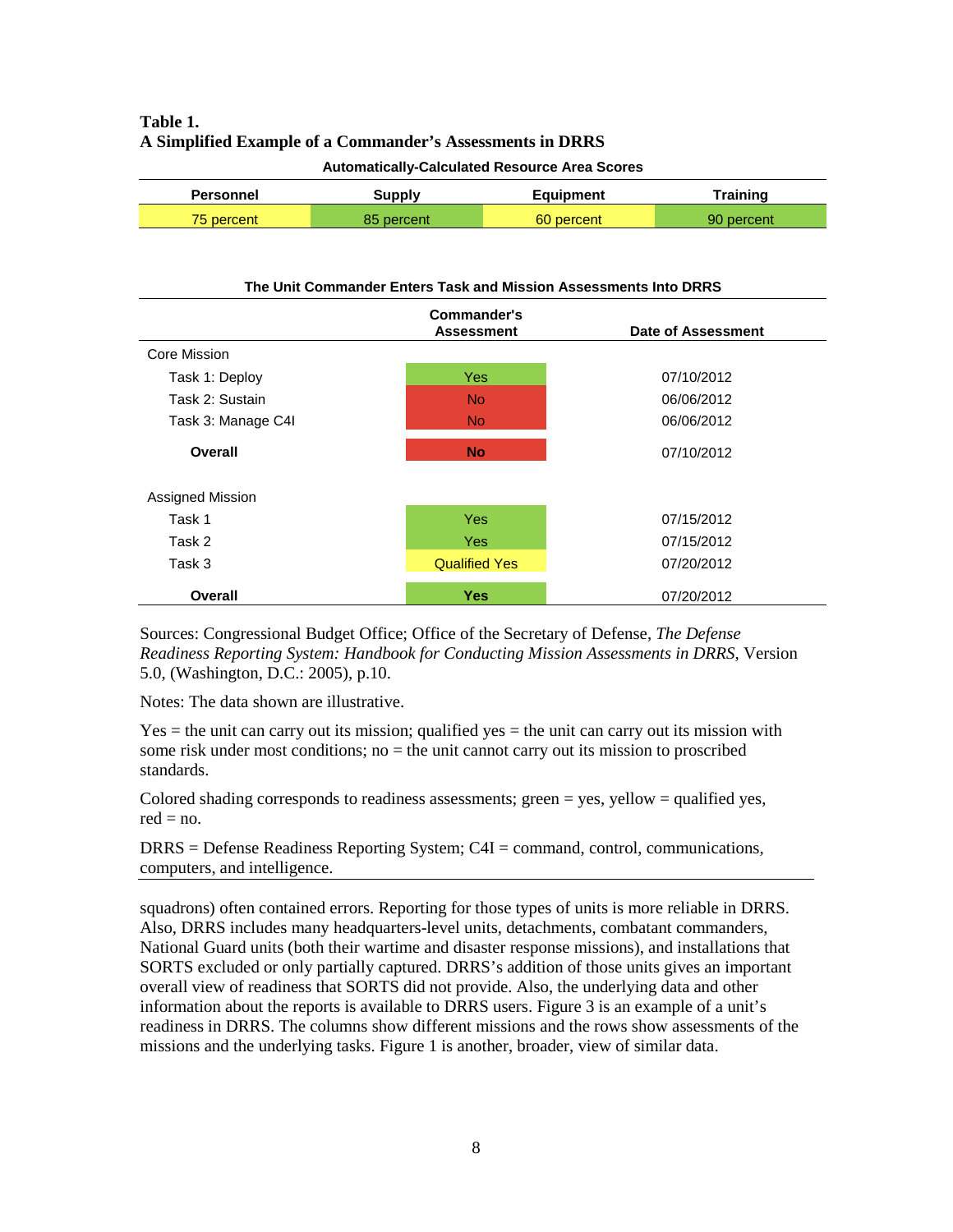### **Figure 3. DRRS Dashboard Showing the Data Underlying Readiness Scores for a Particular Command**

| Mission Assessment > CMDR COCOM (DJUUUU) > Overall<br>3 W 3 P 6 M Mission: Overall ■ |                   |                            |                            |                   |                   |  |  |  |
|--------------------------------------------------------------------------------------|-------------------|----------------------------|----------------------------|-------------------|-------------------|--|--|--|
|                                                                                      |                   |                            |                            |                   |                   |  |  |  |
| <b>Mission Assessment</b>                                                            | ×                 | Y                          | Y                          | Y                 | Y                 |  |  |  |
| <b>Last Approved Date</b>                                                            | $10 - 3ul - 2010$ | $10 - \frac{1}{2}$ ul-2010 | $10 - \frac{1}{10} - 2010$ | $10 - 3ul - 2010$ | $10 - 3ul - 2010$ |  |  |  |
| <b>Approval Status</b>                                                               | Approved          | Approved                   | Approved                   | Approved          | Approved          |  |  |  |
| <b>MET</b>                                                                           |                   |                            |                            |                   |                   |  |  |  |
| ST 1 Deploy, Concentrate, and Maneuver Theater Forces                                | $\mathbf{N}$      | y*                         | Y*                         | N                 | γ×                |  |  |  |
| ST 2 Conduct Theater Strategic Intelligence, Surveillance, and                       | ۰                 | o                          | O                          | ۰                 | ۰                 |  |  |  |
| ST 3.1 Process Theater Strategic Targets                                             | $Y^*$             | ys                         | <b>Y</b> *                 | $Y^*$             | y*                |  |  |  |
| ST 4 Sustain Theater Forces                                                          | Y                 | $\mathbf{N}$               | ×                          | $\mathbf{N}$      | Y                 |  |  |  |
| ST 4.2.4 Establish and Coordinate Training of Joint and Combin                       | $Y^*$             | y*                         | <b>Y*</b>                  | $Y^*$             | y*                |  |  |  |
| ST 5.1 Operate and Manage Theater C4I Environment                                    | Y                 | Y                          | Y                          | Ÿ                 | Ÿ                 |  |  |  |
| ST 5.3 Determine Strategic Direction                                                 | $\circ$           | o                          | o                          | $\circ$           | $\circ$           |  |  |  |
| ST 5.5 Conduct Theater-Wide Information Operations (IO)                              | Y                 | ¥                          | N                          | Y                 | ×                 |  |  |  |
| ST 6.1 Provide Theater Aerospace and Missile Defense                                 | $Y^*$             | <b>Y*</b>                  | $Y^*$                      | N                 | $Y^*$             |  |  |  |
| ST 6.2 Coordinate Protection for Theater Forces and Means                            | O <sup>2</sup>    | O <sup>*</sup>             | O <sup>m</sup>             | o*                | O <sup>*</sup>    |  |  |  |
| ST 8 Develop and Maintain Alliance and Regional Relations                            | $Y^*$             | y*                         | Y                          | <b>Y*</b>         | <b>Y*</b>         |  |  |  |
| ST 9 Conduct Combating Weapons of Mass Destruction (CWMD                             | ۰                 | ۰                          | Q                          | $\circ$           | $\circ$           |  |  |  |

Source: *DRRS Primer for Senior Leaders* (Office of the Under Secretary of Defense for Personnel and Readiness, August 2011), p. 15, [http://certification.drrs.org/files/0000/0017/DRRS](http://certification.drrs.org/files/0000/0017/DRRS_Primer_For_Leaders_Aug_2011.pdf) [\\_Primer\\_For\\_Leaders\\_Aug\\_2011.pdf.](http://certification.drrs.org/files/0000/0017/DRRS_Primer_For_Leaders_Aug_2011.pdf)

Note: The data shown are illustrative.

DRRS = Defense Readiness Reporting System.

### <span id="page-11-0"></span>**Calculations in DRRS**

In SORTS, scores for each resource area were manually calculated and expressed on a scale of 1 to 4. In DRRS, the scores are calculated automatically and expressed on a scale of 0 to 100 percent. Each service, however, has different procedures for calculating those percentages, for example, how to count people without the proper training for a position and on the number of items to include in the supply area.

The basis for each mission and task assessment may be retrieved from DRRS. Each service has implemented this feature differently, but they all include the date of assessment, the scoring criteria (some tasks have a percentage goal while others are just marked as completed or not), and whether the commander based his or her assessment on an observed operation or training event or instead formed a judgment based on other information.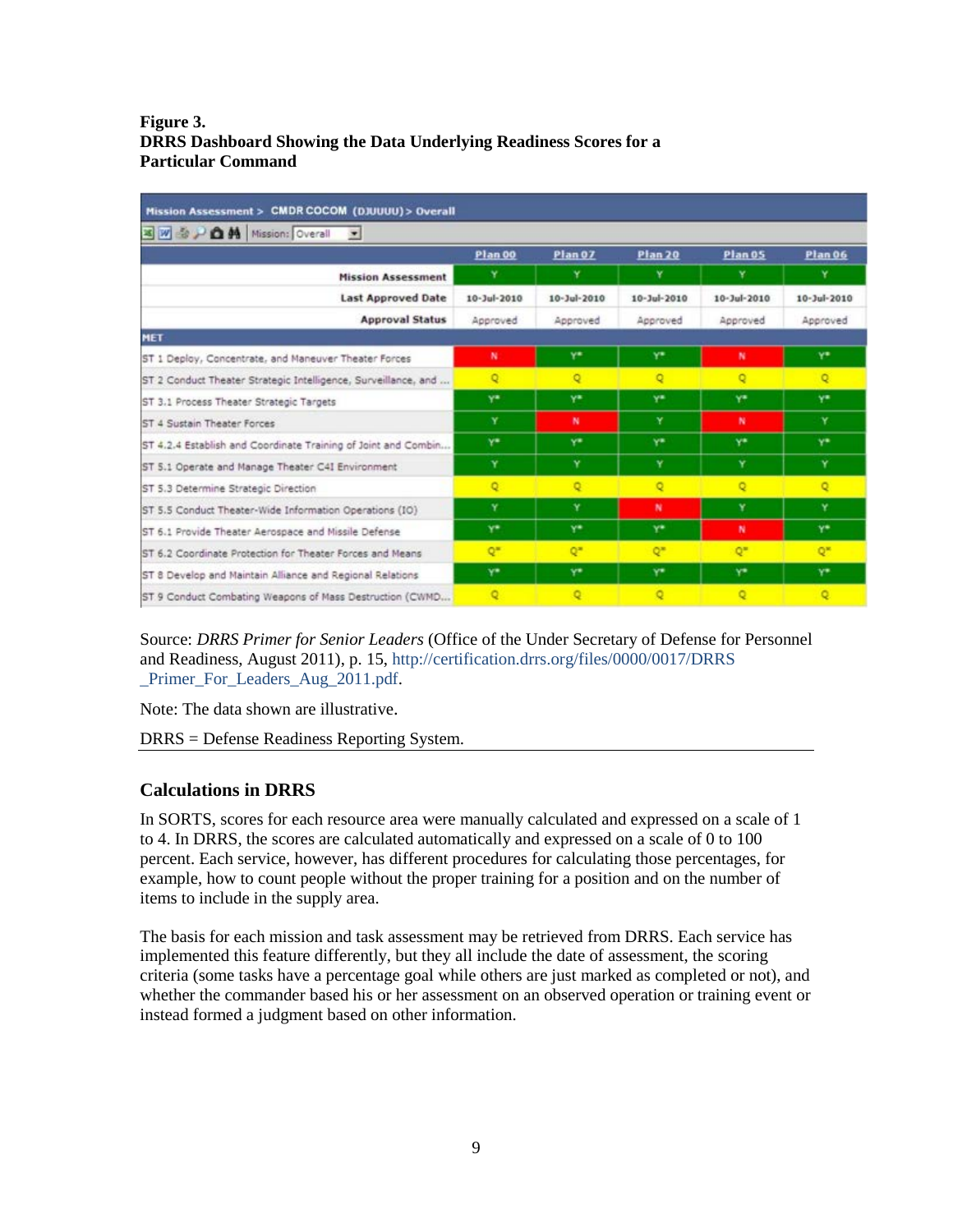There are some important differences between the Navy's implementation of DRRS and that of the other services.<sup> $\hat{1}$ </sup> Units in the Army, Air Force, and Marine Corps report scores for four resource areas—personnel, supply, equipment, training—and overall. The Navy separates bombs, missiles, and ammunition from supply to create a fifth resource area—ordnance. (A typical situation for surface ships was that a shortage of missiles would cause the supply resource score to be low, in turn lowering the overall readiness score. That particular shortage was not apparent in SORTS unless specifically noted by the commander in the SORTS report.) Also, Navy units may report separate scores for dozens of distinct missions (called primary mission areas in the Navy's version of DRRS) or tasks. All of the resource scores are then automatically calculated for each mission. Naval shore installations also report a facilities resource area that lists details of the types of facilities available and also their condition. Thus, some Navy units report literally hundreds of resource scores in DRRS, providing a much richer picture of readiness than SORTS.

The other services have maintained the traditional SORTS resource areas and do not generally report resource scores by mission or task, but information about resources may be available as backup information in DRRS. The detailed records of missions and tasks in DRRS facilitate certain force management decisions by high-ranking users. For example, a commander could search across unit types and branch of service for power generation or water purification capabilities and see all of the units with those capabilities and their current readiness assessments. Alternatively, a commander could search across multiple units for personnel with Arabic language skills.<sup>[12](#page-12-2)</sup> Other types of searches are not yet quick or automatic in DRRS but can be done with some effort. Another ad hoc calculation performed by DoD using DRRS data compares the supply of ready forces to the demand for those forces in war plans. That analysis highlights instances in which certain units were tasked in more than one war plan—which presents a potential problem in timing—and how quickly reserve units would need to be deployed to address that problem.

### <span id="page-12-0"></span>**Major Improvements in DRRS**

 $\overline{a}$ 

When fully implemented, DRRS will do everything SORTS did and more (see [Table 2\)](#page-13-0). The major improvements in migrating from SORTS to DRRS are:

- SORTS resource and training calculations are automated;
- All DRRS users—not just the reporting units—have direct access to the data on which the calculations are based;<sup>[13](#page-12-3)</sup>
- The missions and tasks used for measuring units' readiness are identified and defined;

<span id="page-12-1"></span><sup>11</sup> *Defense Readiness Reporting System*, Navy briefing slides and verbal answers given to CBO in June, 2009.

<span id="page-12-2"></span> $12$  That particular search is so useful that DoD has added a specific "linguist finder" search tool to DRRS. Statement of Ms. Nancy E. Weaver, Senior Language Authority, Department of Defense, before the Subcommittee on Oversight and Investigations, House Committee on Armed Services (June 29, 2010)[, http://prhome.defense.gov/rfm/READINESS/](http://prhome.defense.gov/rfm/READINESS/DLNSEO/docs/Weaver%20Testimony%20062910.pdf) [DLNSEO/docs/Weaver%20Testimony%20062910.pdf.](http://prhome.defense.gov/rfm/READINESS/DLNSEO/docs/Weaver%20Testimony%20062910.pdf)

<span id="page-12-3"></span> $<sup>13</sup>$  For example, if a unit has a low score in the personnel area, the user can click on that score and see how many</sup> positions in the unit are unfilled; how many are filled but with people who have the wrong skills for their position; and how many people are non-deployable and the reasons for that status, such as dental problems or limits on consecutive deployments.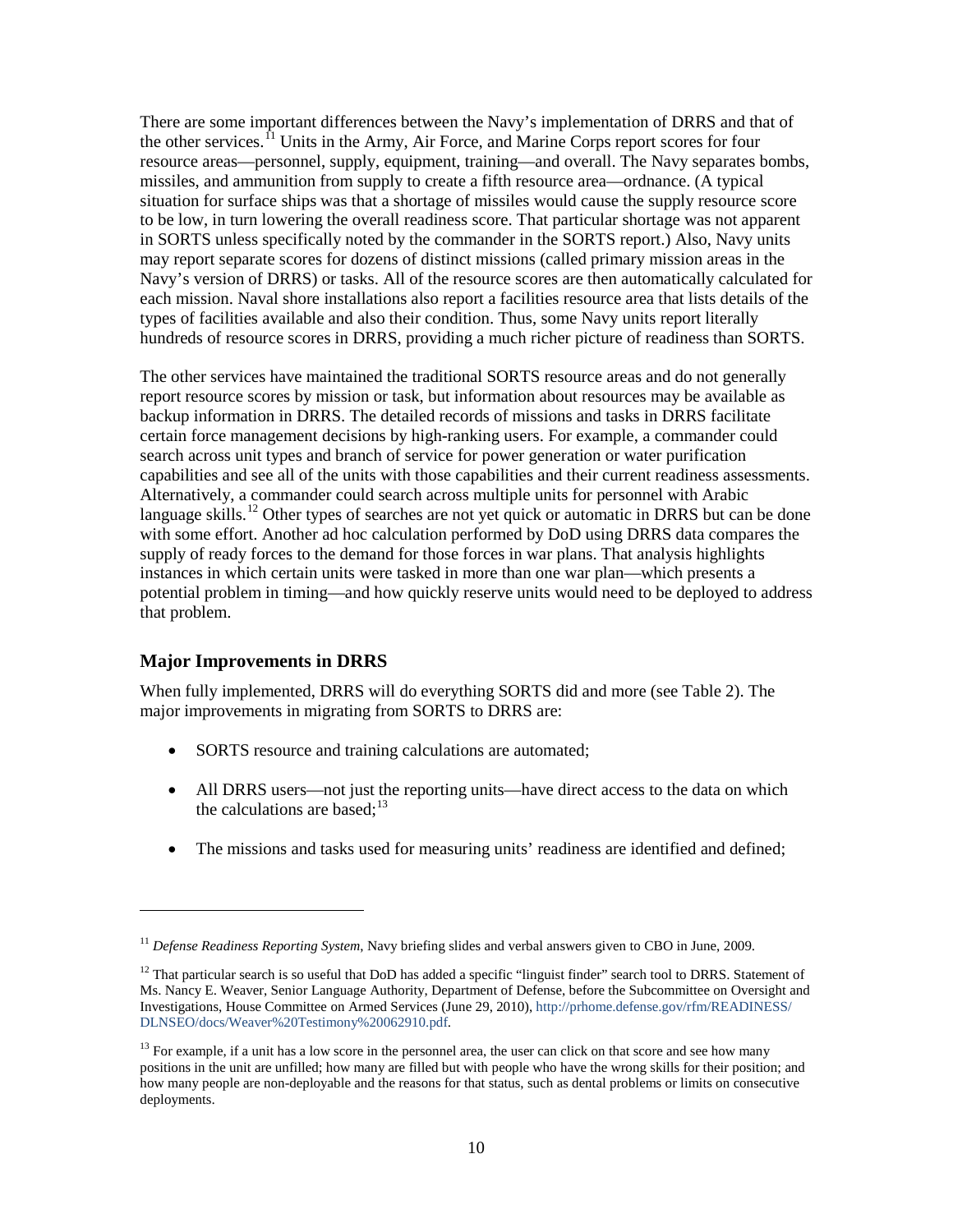### <span id="page-13-0"></span>**Table 2. Transition from SORTS to DRRS**

|                                               | <b>SORTS</b>                                                                                                                                                                | <b>DRRS</b>                                                                                                                                                                                                    |
|-----------------------------------------------|-----------------------------------------------------------------------------------------------------------------------------------------------------------------------------|----------------------------------------------------------------------------------------------------------------------------------------------------------------------------------------------------------------|
| Mission                                       | Readiness is reported for one highlighted<br>mission that the unit was designed for<br>(usually the unit's core wartime mission). <sup>a</sup>                              | Readiness is reported for a range of<br>missions and tasks including a unit's<br>wartime mission.                                                                                                              |
| Assessment                                    | An overall readiness score is calculated<br>from scores in four resource areas.                                                                                             | A commander gives an overall assessment<br>for each mission based on assessments of<br>tasks and the resources available.                                                                                      |
| <b>Resource Areas</b>                         | Personnel, equipment, supply, and<br>training.                                                                                                                              | Personnel, equipment, supply, and training;<br>the Navy separates ordnance from supply.                                                                                                                        |
| Calculating the<br>Overall Score              | The overall score is usually the worst of<br>the four resources area scores, which are<br>calculated from local unit records.                                               | The commander enters the overall<br>assessment directly. The resource scores<br>are calculated from information in<br>servicewide databases.                                                                   |
| <b>Scoring Scale</b>                          | A scale of C1 to C4, with C1 as the<br>highest level of readiness. Units with an<br>overall score of C1 or C2 are considered<br>to be ready for their mission. <sup>b</sup> | Each resource area is evaluated on a scale<br>of 0 to 100 percent. A score of yes, no, or<br>qualified yes is then given for each mission<br>and task.                                                         |
| Sources of Data                               | Unit commanders track data and make<br>calculations.                                                                                                                        | Calculations are automatic, using<br>servicewide databases.                                                                                                                                                    |
| Commanders' Input                             | Commanders can change an overall score<br>by one point.                                                                                                                     | Commanders cannot adjust resource<br>calculations.                                                                                                                                                             |
| How the Scores are<br>Reported                | Commanders enter the scores by hand,<br>and text reports are submitted to<br>headquarters via a messaging system.                                                           | Reports and underlying data are generated<br>automatically and are available to all users<br>with appropriate credentials.                                                                                     |
| <b>Reporting Units</b>                        | Deployable combat and support units<br>such as ships, squadrons, and brigades.                                                                                              | Deployable combat and support units such<br>as ships, squadrons, and brigades, plus<br>detachments, headquarters (including<br>Combatant Commands), National Guard<br>units (all missions), and installations. |
| Standardization<br><b>Across the Services</b> | The services have different reporting<br>procedures, but all reports have the same<br>formatting.                                                                           | Each service had a distinct DRRS system.<br>The systems are electronically compatible<br>and are part of one common system.                                                                                    |

Source: Congressional Budget Office.

SORTS = Status of Resources and Training System; DRRS = Defense Readiness Reporting System.

a. In SORTS, units can also report against their assigned mission, but the exact nature of that mission cannot be specified.

b. Units undergoing reorganization, reset, or depot maintenance can report a score of C5.

- A commander assesses each mission or task rather than adjusting a unit's overall resource score after the fact;
- A web-based collection of (classified) readiness reporting systems displays information in real time;
- Combined units and detachments can report their combined or separate readiness;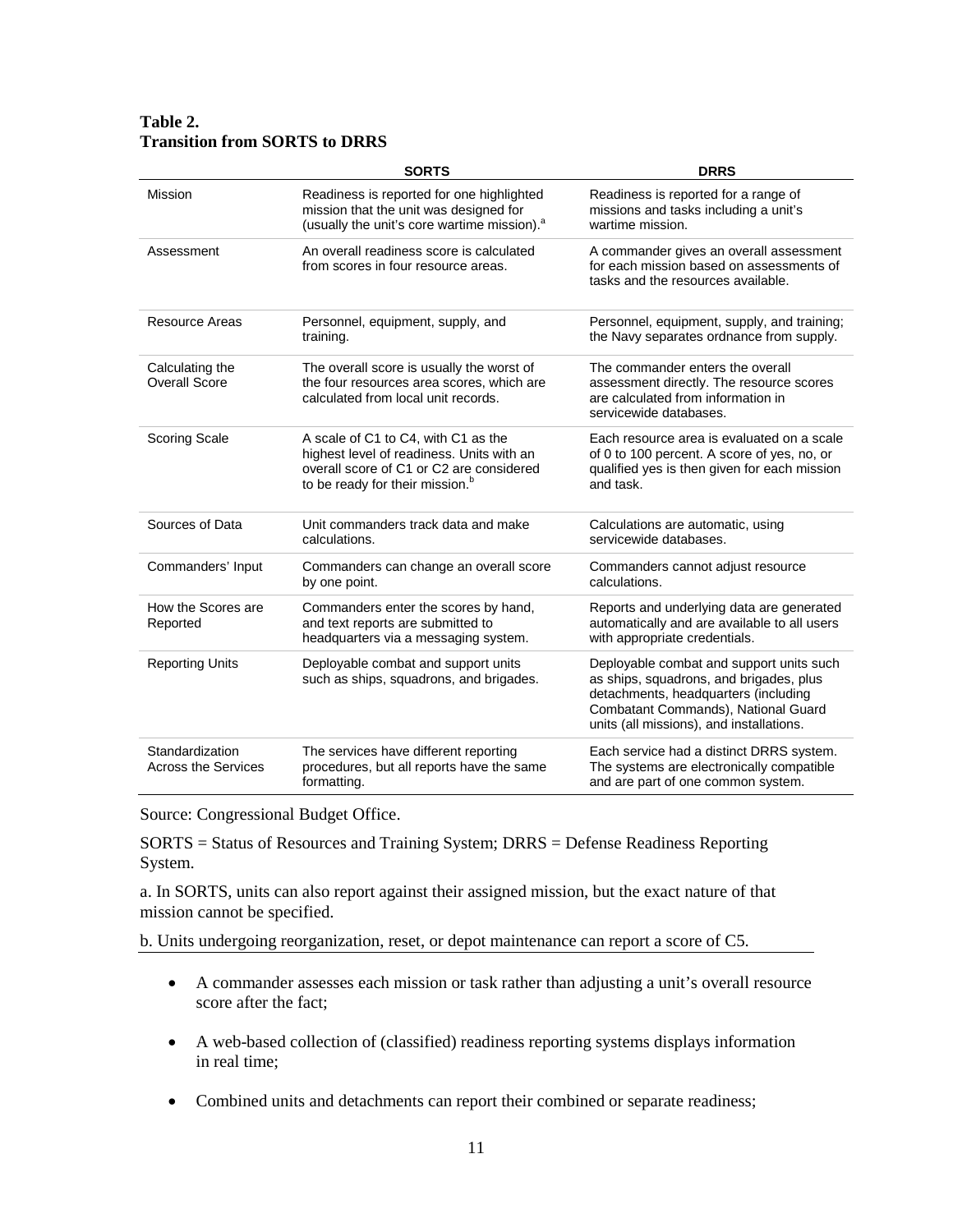- The resources, and training levels of both individuals and units are easily identifiable; and
- Users can obtain more detailed information—the details of what resources a unit has or what training individuals are missing—from most information displays.

### <span id="page-14-0"></span>**Concerns about DRRS**

CBO interviewed various service representatives and other DRRS users, and all indicated that, when fully implemented, the system will be superior to SORTS. However, some concerns about DRRS remain:

- There continues to be a lack of standardization across services because the services define missions and resource areas differently and selectively report against potential missions (although the data formats are all the same);
- The mission assessments are subjective;
- DRRS contains a limited number of standardized reports, and users often must design, build, and test new reports for their unique purposes;
- Some units have limited access to the classified computer stations that are required to enter and retrieve DRRS information;
- Currently, DRRS has no way to distinguish between assigned missions, potential missions, hypothetical missions, and missions for which a unit has received no formal training; $^{14}$  $^{14}$  $^{14}$  and
- The ability to archive DRRS data and access archived data is not yet automated, although such a capability is planned.

### <span id="page-14-1"></span>**Remaining Challenges**

 $\overline{a}$ 

Every year, DoD and the Congress make decisions about how much money to appropriate for the operation and maintenance accounts that pay for fuel, maintenance, and spare parts to support operational and training activities, and the military personnel accounts that pay the personnel costs of those activities. However, it has been difficult—if not impossible—to track how funding levels in those accounts affect SORTS scores, either in general or for specific units.<sup>[15](#page-14-3)</sup> DRRS has the potential to establish stronger analytical relationships between funding levels and readiness, but that potential has yet to be realized. Additional changes to DRRS, such as adding linkages to budgetary accounts or creating new types of reports, could help establish those relationships.

<span id="page-14-2"></span><sup>&</sup>lt;sup>14</sup> In the future, DRRS might have a feature that allows users to add potential missions to units that are visible only to certain users while not establishing official missions for those units.

<span id="page-14-3"></span><sup>15</sup>Congressional Budget Office, *Paying for Military Readiness and Upkeep: Trends in Operation and Maintenance Spending* (September 1997), www.cbo.gov/publication/10375; and Congressional Budget Office, *Linking the Readiness of the Armed Forces to DoD's Operation and Maintenance Spending* (letter to the Honorable C.W. Bill Young, April 2011), p. 8, www.cbo.gov/publication/22105.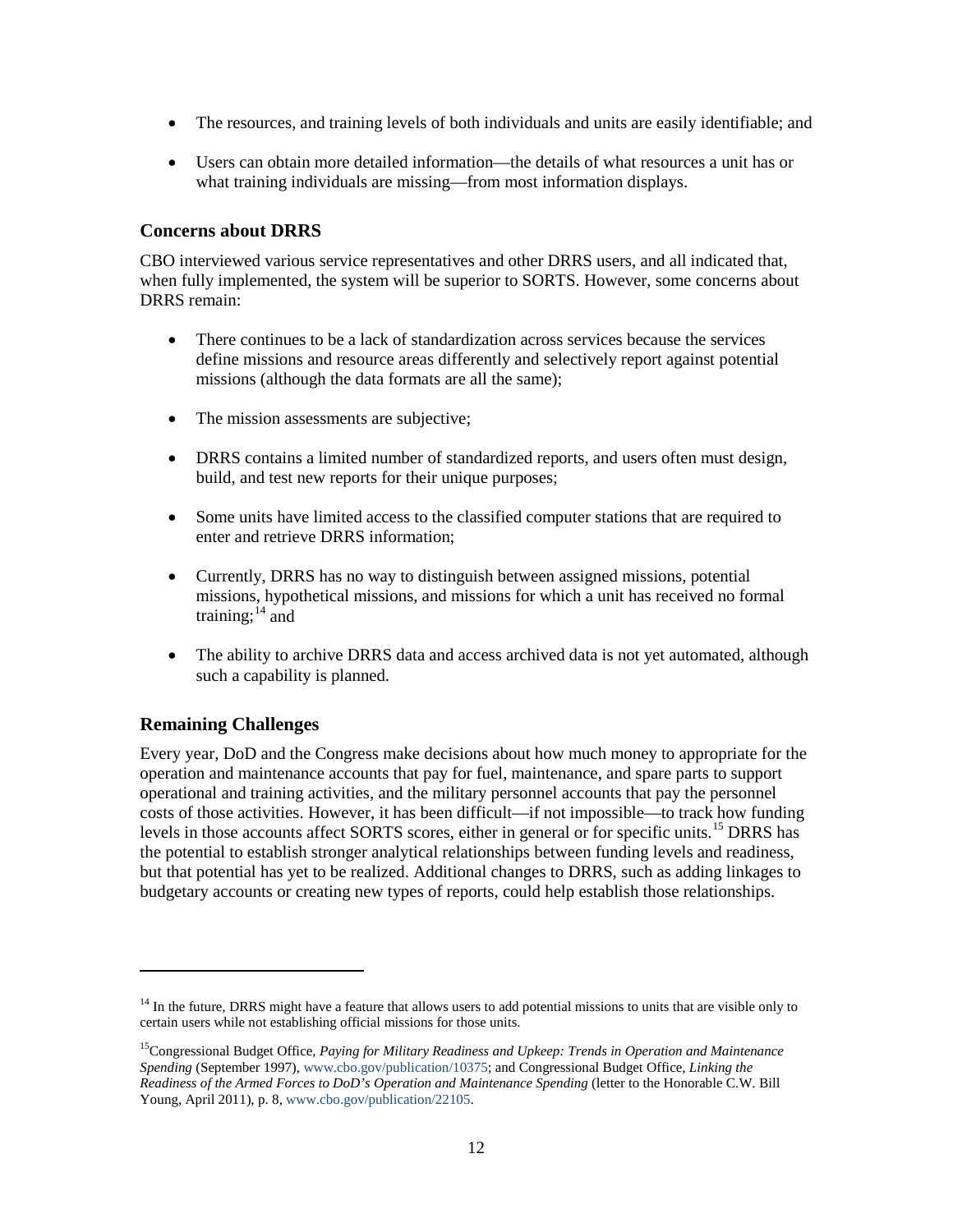# <span id="page-15-0"></span>**Reports to Congress**

DoD provides the congressional oversight committees with the Quarterly Readiness Report to Congress (QRRC). The committees' staffs use them to track the readiness of the armed forces and whether DoD is adequately funded. The main sections of the most recent editions of the QRRC contain unclassified summaries of current readiness assessments and highlight particular issues. The report also generally includes three classified annexes that provide more detailed readiness information. Annex A contains a classified summary of internal DoD readiness reports, Annex B contains combatant commanders' assessments from DRRS, and Annex C contains detailed scores for every military unit that reports in SORTS. The content and order of information changes frequently.

The QRRC has many different users within the Congress, and so it must provide different levels and types of information. It currently includes unit-level SORTS scores for about 2,000 units, and in 2012, some commanders' assessments from DRRS were added to the report. Many new readiness metrics in DRRS are not included or even summarized in the QRRC, and the report does not give a quantitative overall view of readiness trends. Some charts aggregate all units within a service, but interpreting those charts can be difficult.<sup>[16](#page-15-2)</sup> Also, the QRRC simply does not systematically address many readiness questions, such as the pace of operations and its effect on readiness or morale and psychological well-being.

Another shortcoming of the current QRRC is the timeliness of its information. QRRCs are due 45 days after a quarter ends but have been submitted up to 60 days after the end of the 45-day period. The shortcomings of the QRRC and its lack of timely information mean the Congress must ask DoD and the service to provide ad hoc readiness reports and briefings. DRRS automates many of the SORTS resource and training scores, allowing for greater detail about readiness and a more timely delivery of the QRRC—which would, in turn, make the Congress's ad hoc requests less frequent and more focused. Alternatively, real-time access to DRRS data could be made available to the Congress though DRRS online accounts.

DoD added some unit-level mission assessments to the QRRC in 2012, but more space and longer data series are provided for traditional, overall SORTS scores than for the new DRRS metrics. While the greater detail might not be useful to every QRRC reader, it would be valuable to any DRRS user who currently uses the SORTS assessments. Additional context and cross tabulations could also be useful, such as SORTS scores versus mission assessments versus deployment status. To allow users to create specific reports and trend analyses, making the most detailed data available separately from the main QRRC report in electronic form would be particularly useful. System developers cannot anticipate all possible displays or views that would be of value to DRRS users, but good exporting and archiving utilities within DRRS would facilitate offline analysis and the creation of custom displays.

# <span id="page-15-1"></span>**CBO's Examples of New Readiness Displays**

 $\overline{a}$ 

Congress will have to determine which types of data best inform its process for authorizing and appropriating funds to DoD and setting other parameters and policies (such as caps on military

<span id="page-15-2"></span><sup>&</sup>lt;sup>16</sup> For example, one chart aggregates ships and aircraft into a single summary. None of the service representatives or other DRRS users within DoD whom CBO interviewed was able to provide a case in which such a chart would convey useful information.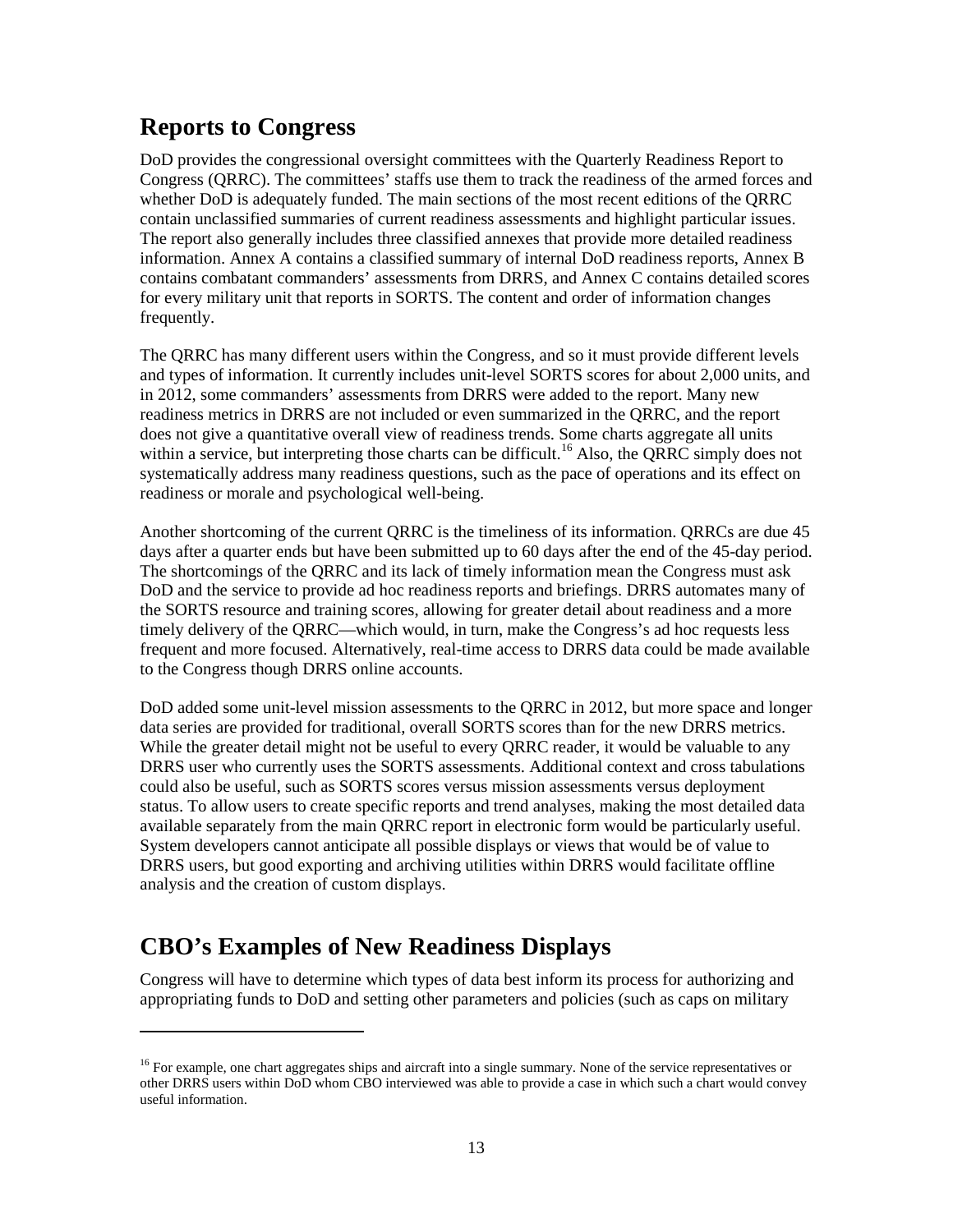personnel levels and contractor activities). The tables and charts in this section illustrate seven specific examples of displays and other information that could be added to the QRRC through DRRS.<sup>[17](#page-16-2)</sup> Such changes could help the Congress to better track and understand the readiness of U.S. military forces.<sup>[18](#page-16-3)</sup>

### <span id="page-16-0"></span>**Example 1: SORTS Scores by Type of Unit and Deployment Status**

There are a few summary charts in recent QRRCs, but they are difficult to interpret because they mix types of units and they often contain no information on deployment status. A chart that separates units by type and deployment status would be more useful and easier to interpret.

[Figure 4](#page-17-0) shows monthly information about readiness from SORTS scores for all the Army units of one type (active army infantry battalions) by deployment status (deployed, deploying within 90 days, and not deployed). Charts such as those in Figure 4 would be easier to interpret than the current QRRC charts because they show trends for a particular type unit and the number of units in each deployment status. (Figure 4 shows that there were 18 active army infantry battalions deployed as of December 2012, 8 of which had C1 status). Separating the data by deployment status and unit type provides more meaningful information to the reader. For example, a reader could examine the trends in SORTS scores for nondeployed reserve infantry units, for navy tactical squadrons getting ready to deploy, or for any other similar category of units.

One reason that the QRRC did not include charts organized by unit type and status before DRRS may be because DoD's older SORTS database did not contain information on deployment status. The services sometimes merge deployment status with the SORTS data, but few QRRC charts have used that combined information. As forces return from Afghanistan, deployments should become less common for Army units. Instead of the separating units by deployment status, other similar divisions may be more appropriate. The Army uses the terms reset, ready, and available to classify units going through the Army Force Generation Process. [19](#page-16-4) Those categories could be used in the same way.

### <span id="page-16-1"></span>**Example 2: Mission Assessments by Type of Unit and Deployment Status**

As an alternative or in addition to the SORTS scores, the Congress might be interested in assessments of units' core wartime missions or their currently assigned missions. The charts in [Figure 5](#page-18-1) are examples of summary charts for deployed units (active army infantry battalions) arranged by type of mission (core or assigned). Similar charts could be developed for all services, unit types, and deployment statuses. Such charts could help assess, for example, which type of mission—core or assigned—units are ready to carry out.

 $\overline{a}$ 

<span id="page-16-2"></span> $17$  All of the data in these tables and charts are notional because actual readiness data are classified.

<span id="page-16-3"></span><sup>&</sup>lt;sup>18</sup> For additional information on areas where the QRRC could be improved, see Government Accountability Office, *Military Readiness: Reports to Congress Provide Few Details on Deficiencies and Solutions*, GAO/NSIAD-98-68 (March 1998).

<span id="page-16-4"></span><sup>&</sup>lt;sup>19</sup> See U.S. Army, A Statement on the Posture of the United States Army 2008, Addendum E, Army Force Generation Process (February 26, 2008)[, www.army.mil/aps/08/addenda/addenda\\_e.html.](http://www.army.mil/aps/08/addenda/addenda_e.html) The Air Force has a similar concept with different terminology; see Malinda Singleton, "Are You Ready to Deploy? Understanding the AEF Cycle," Air Force Intelligence, Surveillance, and Reconnaissance Agency (March 1, 2007), [www.afisr.af.mil/news/story.asp?id=123042980.](http://www.afisr.af.mil/news/story.asp?id=123042980)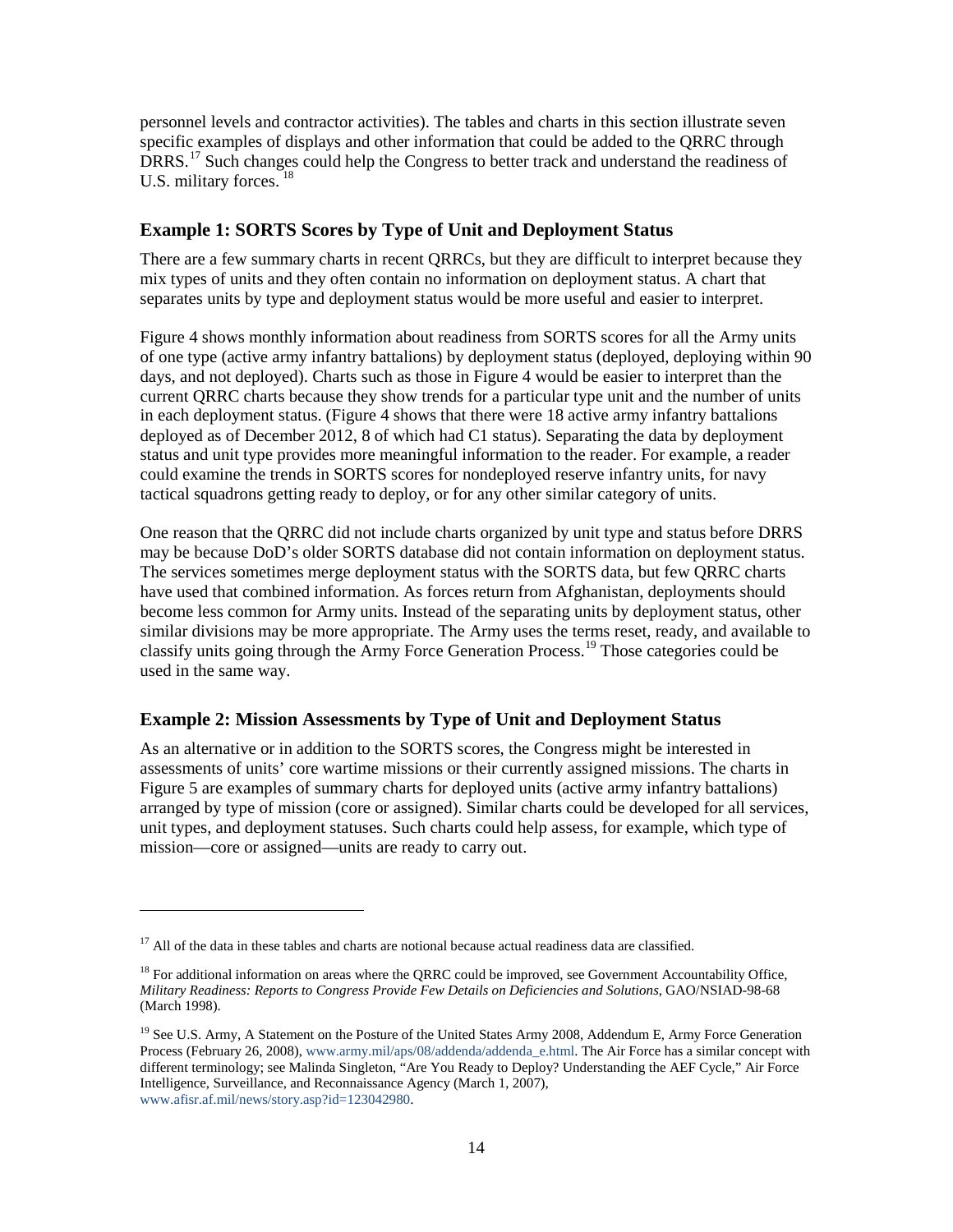<span id="page-17-0"></span>**Figure 4. SORTS Scores for Active Army Infantry Battalions, by Deployment Status** (Number of units)









Source: Congressional Budget Office.

Note: The data shown are illustrative.

SORTS = Status of Resources and Training System.

Variations of Figures 4 and 5 could be developed as needed to explain any emerging trends in readiness. DRRS already has many capabilities for reporting and displaying data, but some additional tools would aid in the analysis. For example, readiness can vary over time because of changes in the composition of forces, such as the number of heavy battalions or different types of aircraft, or the deployment pattern of those forces. Index methods can hold some of these effects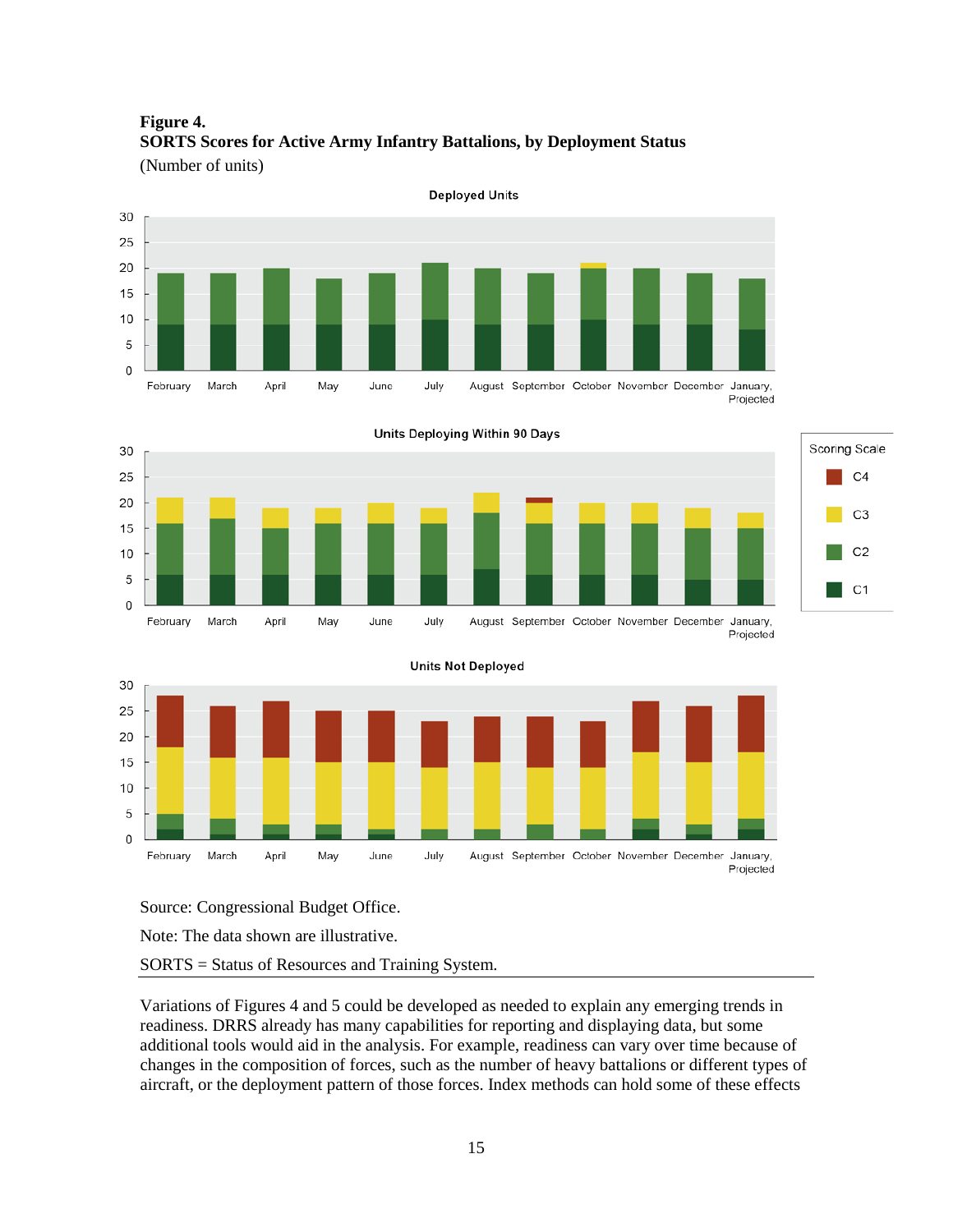### <span id="page-18-1"></span>**Figure 5. DRRS Mission Assessments for Deployed Active Army Infantry Battalions, by Type of Mission**

(Number of units)



Projected

**Core Mission Assessment** 

 $10$  $\circ$ January February March April May June July August September October November December January,

Source: Congressional Budget Office.

Note: The data shown are illustrative.

 $\overline{a}$ 

20

DRRS = Defense Readiness Reporting System.

constant in order to better understand the trends, much as a price index tracks the cost of a fixed bundle of goods across time.<sup>[20](#page-18-2)</sup> If those types of reports are developed, they could be incorporated into the QRRC as needed.

### <span id="page-18-0"></span>**Example 3: SORTS Scores by Mission Assessment**

Another potentially useful way to display information for the QRRC would be to link the commander's mission assessments in DRRS to the resource scores in SORTS. [Table](#page-19-0) 3 is a simple example of linking readiness to resources. The commander's assessments reflect how ready the unit is for different types of missions. The SORTS resource scores are indirect measures

<span id="page-18-2"></span><sup>20</sup> See Ted Jaditz, *The Composition of the Force Affects Overall Readiness* (Alexandria, VA: CNA Corporation, November 1999).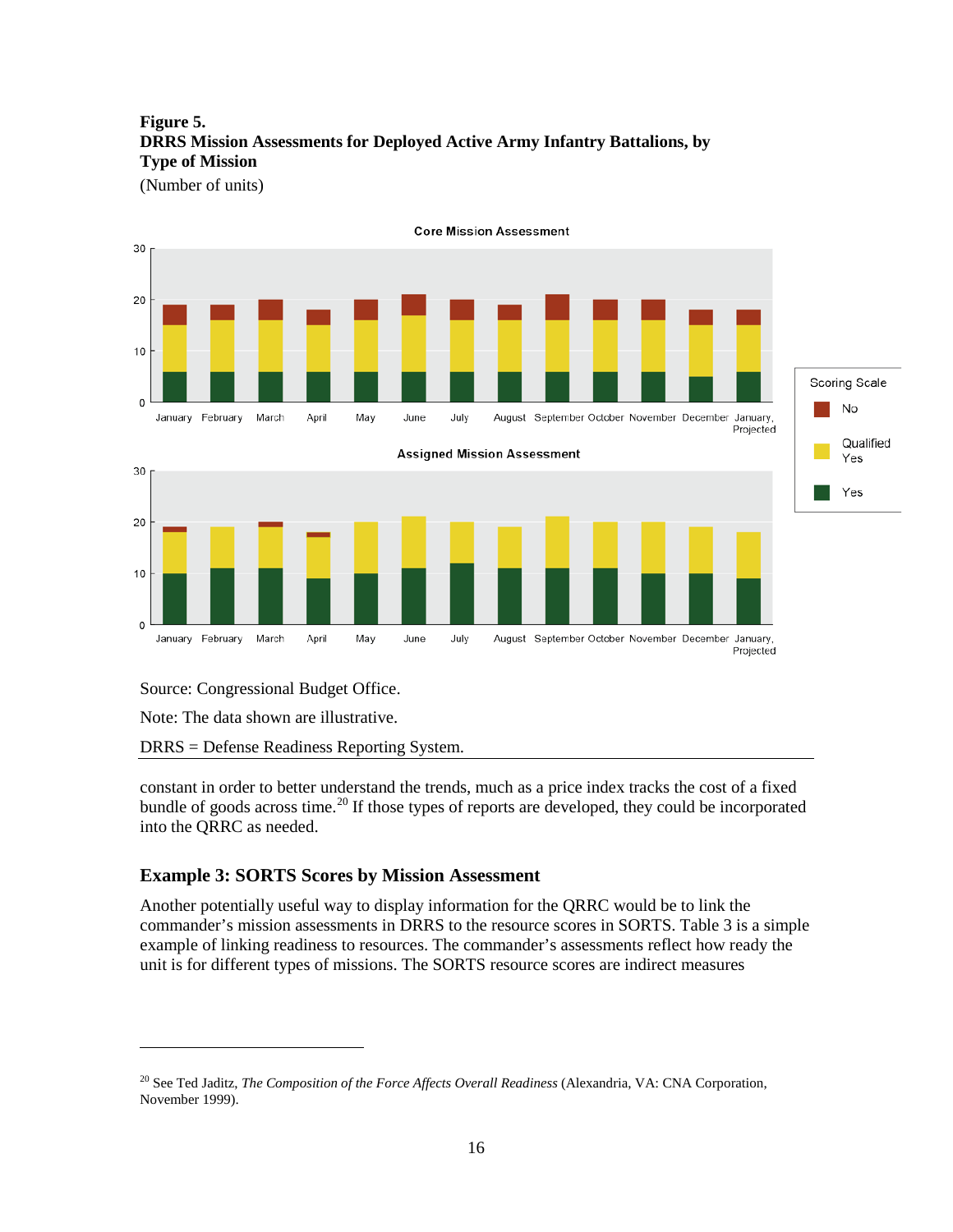### <span id="page-19-0"></span>**Table 3. Average Resource Area SORTS Scores Corresponding to Mission Assessments for Active Deployed Army Battalions, December 2012**

(Number of units)

| <b>Mission</b>       |                  |                                   |                          |                 |         |
|----------------------|------------------|-----------------------------------|--------------------------|-----------------|---------|
| <b>Assessment</b>    | <b>Personnel</b> | <b>Equipment</b><br><b>Supply</b> |                          | <b>Training</b> | Overall |
|                      |                  |                                   | <b>Assigned Missions</b> |                 |         |
| Yes                  | 91               | 94                                | 91                       | 87              | 87      |
| <b>Qualified Yes</b> | 85               | 85                                | 82                       | 87              | 84      |
| No.                  | 76               | 71                                | 75                       | 70              | 71      |
| Average              | 90               | 92                                | 89                       | 87              | 87      |
|                      |                  |                                   | <b>Core Missions</b>     |                 |         |
| Yes                  | 85               | 90                                | 88                       | 87              | 91      |
| <b>Qualified Yes</b> | 81               | 80                                | 82                       | 82              | 89      |
| No.                  | 76               | 72                                | 70                       | 77              | 80      |
| Average              | 90               | 88                                | 86                       | 86              | 90      |

Source: Congressional Budget Office.

Note: The data shown are illustrative.

 $\overline{a}$ 

SORTS = Status of Resources and Training System.

of the budget resources provided to the units, though historically, linking the reported SORTS resource scores to the associated budget accounts has been difficult.<sup>[21](#page-19-1)</sup>

The data in [Tables 3](#page-19-0) and [4](#page-20-1) were generated in such a way that units with mission assessments of "yes" have higher average SORTS resource scores than units with lower assessments. For example, in Table 3, the average equipment score is 94 percent for active deployed Army battalions with an assigned mission assessment of "yes," but that average drops to 85 percent for units with a "qualified yes" assessment. Whether actual data would show the same relationships has not yet been researched.

The link between core mission assessments and SORTS resource areas could be stronger or weaker than the relationship between assigned mission assessments and SORTS resource areas. Generating tables with actual data may yield useful information about those relationships.

Tables arranged by mission assessment could also be adapted to show how often commanders upgrade SORTS scores. The first set of columns i[n Table 4](#page-20-1) compares active deployed Army battalions according to their core mission assessments and raw overall SORTS scores without any upgrade by the unit commanders. It also shows the number of units in each mission assessment category that reported each overall SORTS score. The next set of columns makes the same comparison using the reported overall SORTS scores with any upgrades by the unit commander. That sort of display illustrates how often commanders upgrade their SORTS scores and whether

<span id="page-19-1"></span><sup>21</sup> Matt T. Robinson and Wendy R. Trickey, *USMC Resource-to-Readiness Study* (Alexandria, VA: CNA Corporation, January 2011), pp. 1-6.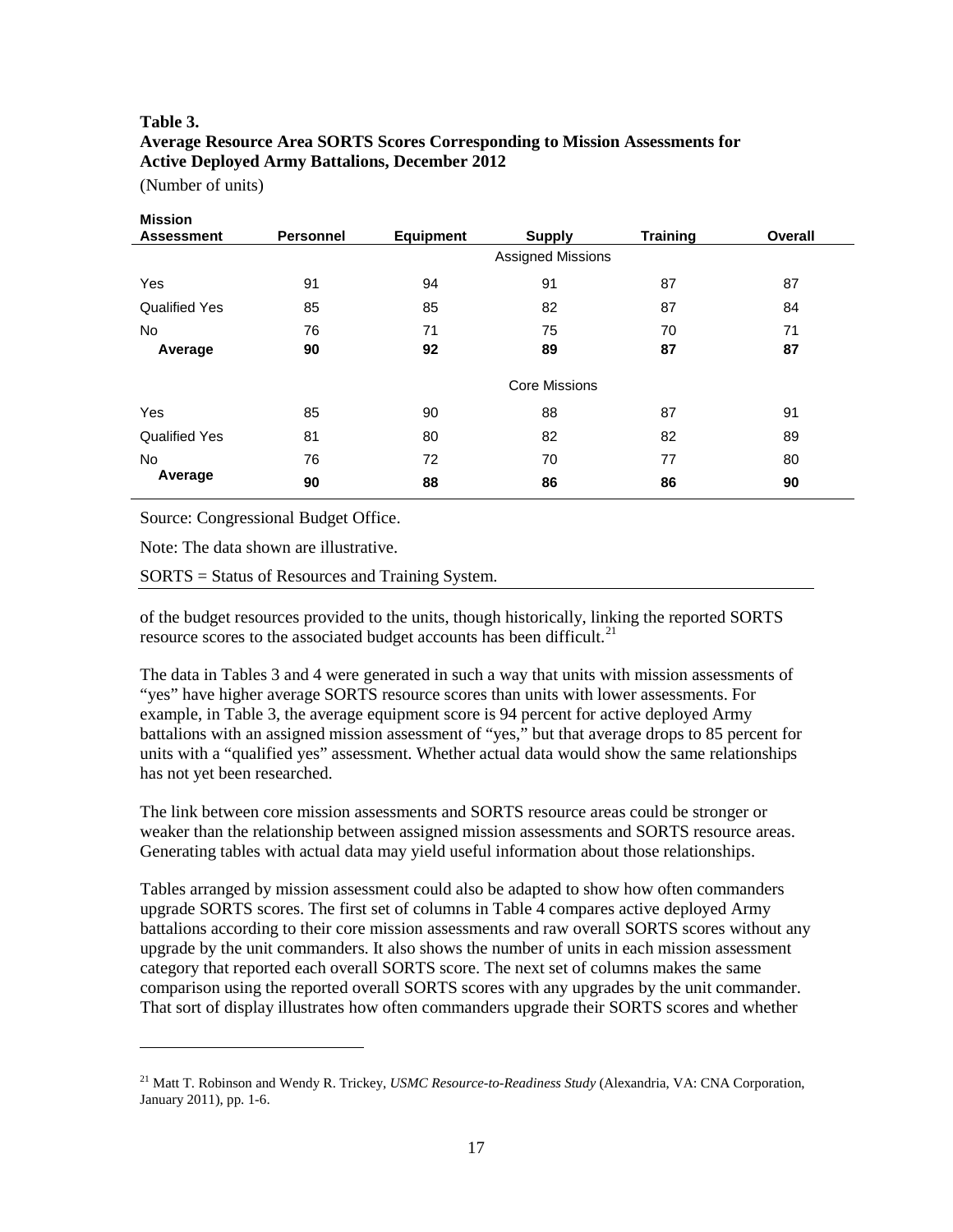### <span id="page-20-1"></span>**Table 4. SORTS Scores With and Without Adjustment for Active Deployed Army Battalions, December 2012**

(Number of units)

 $\overline{a}$ 

|                                          |                | <b>Overall SORTS Score</b><br><b>Without Adjustment</b> |    |    | <b>Overall SORTS Score</b><br><b>With Adjustment</b> |                |                |          |                                 |
|------------------------------------------|----------------|---------------------------------------------------------|----|----|------------------------------------------------------|----------------|----------------|----------|---------------------------------|
| <b>Core Mission</b><br><b>Assessment</b> | C <sub>1</sub> | C <sub>2</sub>                                          | C3 | C4 | C <sub>1</sub>                                       | C <sub>2</sub> | C <sub>3</sub> | C4       | <b>Total Number</b><br>of Units |
| Yes                                      | 3              | 4                                                       | 8  | 0  | 5                                                    | 3              |                | 0        | 15                              |
| <b>Qualified Yes</b>                     | 0              | 0                                                       | 4  | 0  | 0                                                    | 0              | 4              | 0        | 4                               |
| No                                       | 0              | 0                                                       | 0  | 0  | 0                                                    | 0              | 0              | 0        | 0                               |
| Total                                    | 3              | 4                                                       | 12 | 0  | 5                                                    | 3              | 11             | $\bf{0}$ | 19                              |

Source: Congressional Budget Office.

Note: The data shown are illustrative.

SORTS = Status of Resources and Training System.

the raw or reported SORTS scores correlate better with the mission assessments. For example, the table shows that of the 15 units with a core mission assessment of yes, one unit's overall score of 2 was upgraded to 1 and one unit's overall score of 3 was also upgraded to 1. Depending on the Congress's response, tables showing the upgrading of SORTS scores could be temporarily or permanently included in the QRRC or generated as part of a separate study.

### <span id="page-20-0"></span>**Example 4: Further Linking of Readiness to Resources**

Further linking of resources to readiness may require additions to DRRS and connections with budget databases. Adding fields common to both DoD's five-year budgetary plan (the Future Years Defense Program, or FYDP) and DRRS would allow for easier matching across those two databases. The best fields to use for matching would depend on the level of information desired. For example, an overall analysis could be performed with a field common to both the FYDP and DRRS that links the readiness of Army infantry battalions to the operation and maintenance budget for those same units as a group. Trend analysis could then be performed to identify the budget accounts that are most closely related to the readiness of a group of units and to measure the strength of the statistical relationship. Alternatively, each unit in DRRS could be linked to its specific operations and maintenance budget, to the extent that detailed information is available in the FYDP or other budget databases.<sup>[22](#page-20-2)</sup>

In addition to linking budget databases to DRRS, budget execution databases such as the Navy's Visibility and Management of Operating and Support Costs (VAMOSC) could be linked to DRRS on the theory that readiness is more closely related to funds actually spent than to funds budgeted. Budgeted amounts of funding for a year are spent over a few years or sometimes reallocated to other purposes. Links with those budget execution databases may also show

<span id="page-20-2"></span><sup>22</sup> Some of the difficulties in that approach were highlighted in Congressional Budget Office, *Linking the Readiness of the Armed Forces to DoD's Operation and Maintenance Spending* (letter to the Honorable C.W. Bill Young, April 2011), www.cbo.gov/publication/22105.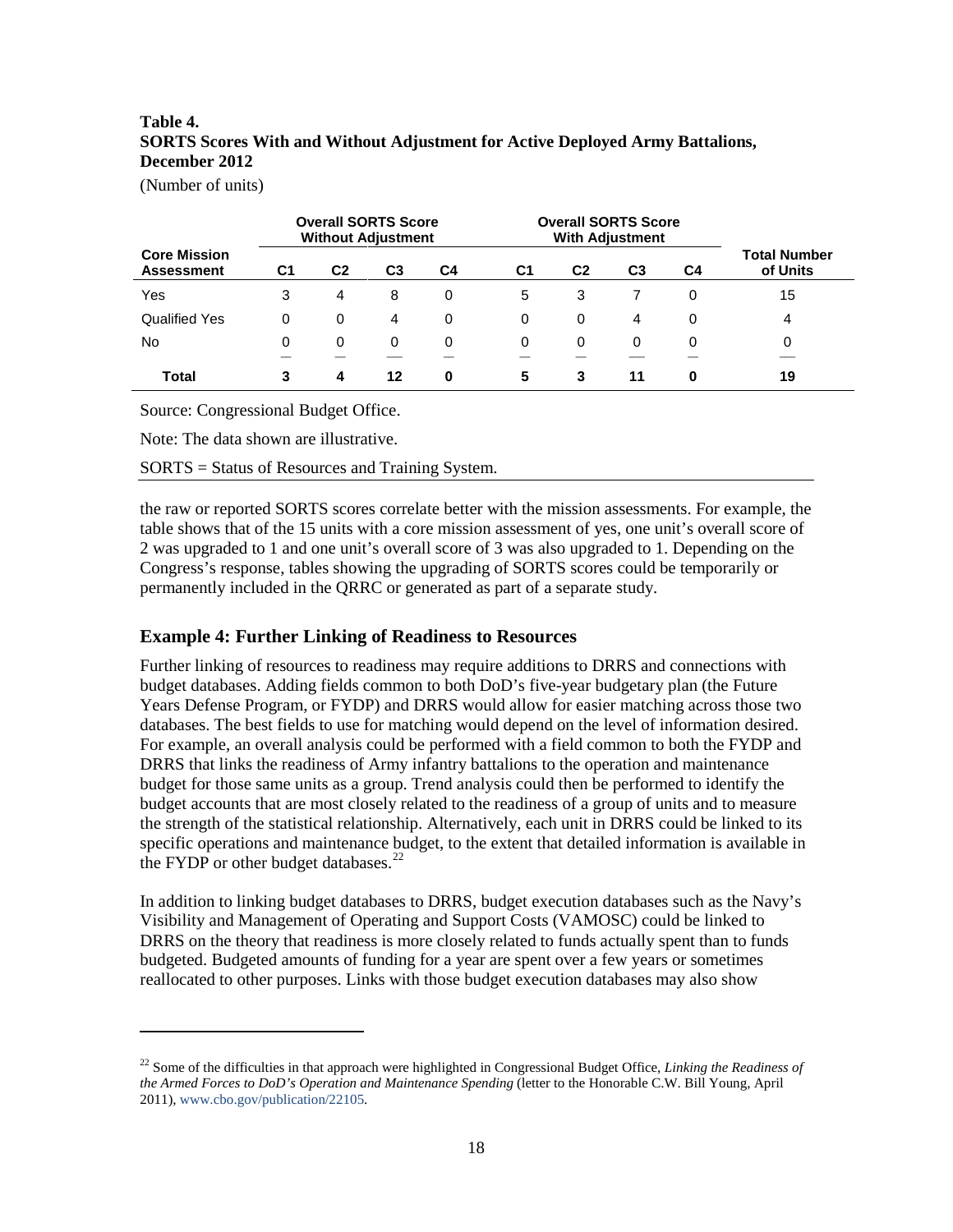relationships between readiness and the use and age of equipment—for example, how the number of past flying hours on an aircraft relate to current maintenance expenses and squadron readiness.

The Navy has made an effort to link resources to readiness and presence (how many ready carrier strike groups, or CSGs, can be deployed for forward presence missions)—an even broader measure of the Navy's output than is as yet available in DRRS.<sup>[23](#page-21-3)</sup> Such a model could be used as another link between the readiness of one unit and the resources of another unit. For example, the DRRS report for a ship could be linked to the DRRS record of a shipyard and its resources. Such a complex linkage may require some effort to develop but could be worthwhile, allowing for other research or standard reports that measure the effects of spending on the readiness of operational units that rely upon the supporting units.

### <span id="page-21-0"></span>**Example 5: Readiness Summaries for Carrier Strike Groups**

Some large composite units are so important that they warrant their own readiness summaries. In [Table 5,](#page-22-0) assessments are given by primary mission area for a carrier strike group (a formation consisting of an aircraft carrier and escort vessels such as cruisers, destroyers, attack submarines, and supply ships). The table uses some DRRS information specific to the Navy; the most useful summary for major units would depend on the service and the type of unit. Types of units (aircraft, ships, special forces units, etc.) could be mixed or separated by unit type.

In an electronic version of a table, each piece of information would be linked to underlying information. For example, clicking on "CSG-1" could bring up the units in the strike group and clicking on the core assessment for October could bring up specific commanders' comments and the underling tasks assessments.

### <span id="page-21-1"></span>**Example 6: Unit and Personnel Rotation**

 $\overline{a}$ 

A sample report provided to CBO by the Office of the Secretary of Defense presents detailed unit and individual rotation metrics from DRRS that are not available in SORTS, the QRRC, or anywhere else. That type of report could be formalized and would give the Congress and DoD better information to help manage stress on deploying units and personnel. [Table 6](#page-22-1) is an example of the type of information that may be important to Congress.

### <span id="page-21-2"></span>**Example 7: Comparing the Supply and Demand of Forces Called for in War Plans**

In 2012, DoD performed some ad hoc calculations using DRRS data that compared the supply of ready forces to the demand for forces slated to be used in war plans. That analysis highlighted instances in which certain units were involved in more than one war plan—a potential timing and priority conflict problem—and how fast reserve units would need to be deployed to perform their roles. That type of analysis is not yet automated in DRRS, but such reports could be developed and added to the QRRC. For example, it may be possible to show how many units that have a role in a particular war plan have been assessed to be not ready for the mission associated with the plan, or the effect of one or more war plans on equipment levels and personnel and unit rotation.

<span id="page-21-3"></span><sup>23</sup> *Navy Afloat Readiness*, Navy briefing slides and verbal information conveyed to CBO in January 2009.